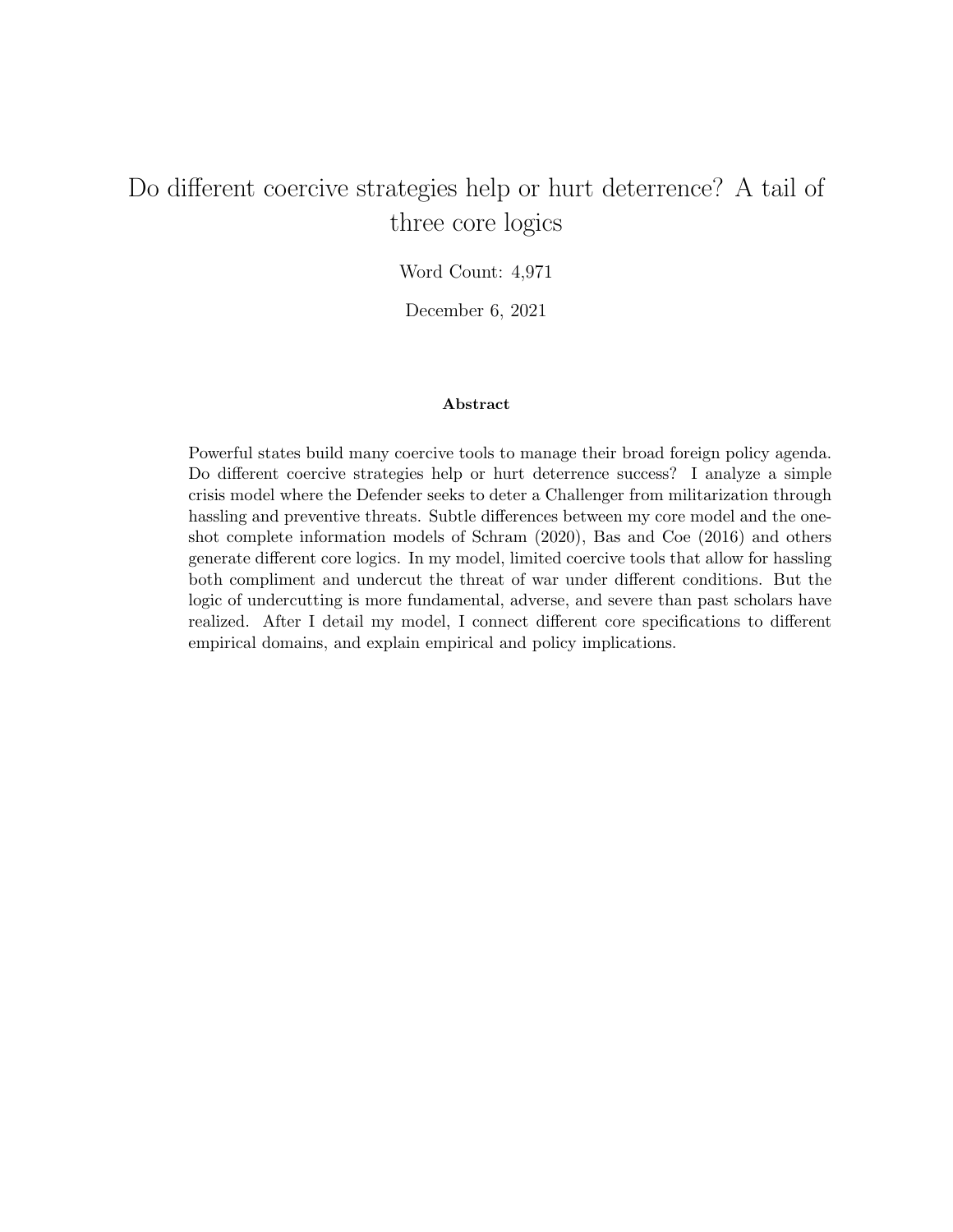The United States has built many coercive tools to manage its broad foreign policy agenda. Some tools help policy-makers achieve deterrence through credible threats of war [\(Huth,](#page-13-0) [1999\)](#page-13-0). Others facilitate hassling strategies [\(Schram,](#page-14-0) [2020\)](#page-14-0) that slow down or impose costs on a Challenger without stopping them. Many argue that different coercive tools compliment each other [\(Arena and](#page-13-1) [Wolford,](#page-13-1) [2012;](#page-13-1) [Drezner,](#page-13-2) [2011;](#page-13-2) [Spaniel and Smith,](#page-14-1) [2015;](#page-14-1) [McGillivray and Stam,](#page-13-3) [2004;](#page-13-3) [Trager and](#page-14-2) [Zagorcheva,](#page-14-2) [2005;](#page-14-2) [Fuhrmann and Lupu,](#page-13-4) [2016\)](#page-13-4). But others argue that hassling tools and strategies can under-cut the threat of war and cause deterrence to fail [\(Mehta,](#page-13-5) [2020;](#page-13-5) [Coe,](#page-13-6) [2018;](#page-13-6) [Narang and](#page-14-3) [Mehta,](#page-14-3) [2017;](#page-14-3) [Krcmaric,](#page-13-7) [2018\)](#page-13-7).

Do different coercive strategies help or hurt deterrence success? This question is vital to policymakers who can build many coercive tools so they can effectively negotiate in a crisis. But it is difficult for researchers to answer because crises are complex, and powerful states build many tools (e.g targeted strike tools, sanctions, institutions, covert operators) that they use to deter across many issue areas (rogue states expansion, territorial control, nuclear proliferation, regional influence, human rights violations). To get empirical leverage, scholars usually focus on one tools and issue-areas. But underpinning this evidence is a common logic of bargaining over policy positions under the threat of different coercive strategies [\(Fearon,](#page-13-8) [1995\)](#page-13-8).

In this theory note, I report a crisis bargaining model that is simple enough to capture this common logic [\(Paine and Tyson,](#page-14-4) [2020\)](#page-14-4). The Challenger has an opportunity to invest (or not) in a novel coercive technology (i.e. delayed and endogenous arming a-la [Bas and Coe,](#page-13-9) [2016\)](#page-13-9). The Defender can respond with either a peaceful offer, hassling or major war (a-la [Schram,](#page-14-0) [2020\)](#page-14-0).

Even though the model is simple, I find that different coercive tools interact in many different ways. I find that hassling strategies can deter Challengers when the threat of war is not credible. I also find that hassling strategies can under-cut the threat of war and cause deterrence to fail. Even though my model appears similar to the core crisis in past models, I find that the conditions that hassling under-cut the threat of war are more fundamental, adverse and severe than past scholars have realized. The result is *fundamental* because I identify a pure strategy equilibrium in which hassling undercuts the threat of war and causes deterrence to fail in a one-shot, complete information crisis bargaining model.<sup>[1](#page-1-0)</sup> My undercutting result relies on the Defender's simple cost-

<span id="page-1-0"></span><sup>&</sup>lt;sup>1</sup>As I explain below, [Debs and Monteiro](#page-13-10) [\(2014\)](#page-13-10); [Bas and Coe](#page-13-9) [\(2016\)](#page-13-9) and similar models only find undercutting when they iterate the crisis, introduce uncertainty and study mixed strategies. Our results are different because they do not model hassling. Rather, all coercive tools are either one or multi-period preventive threats.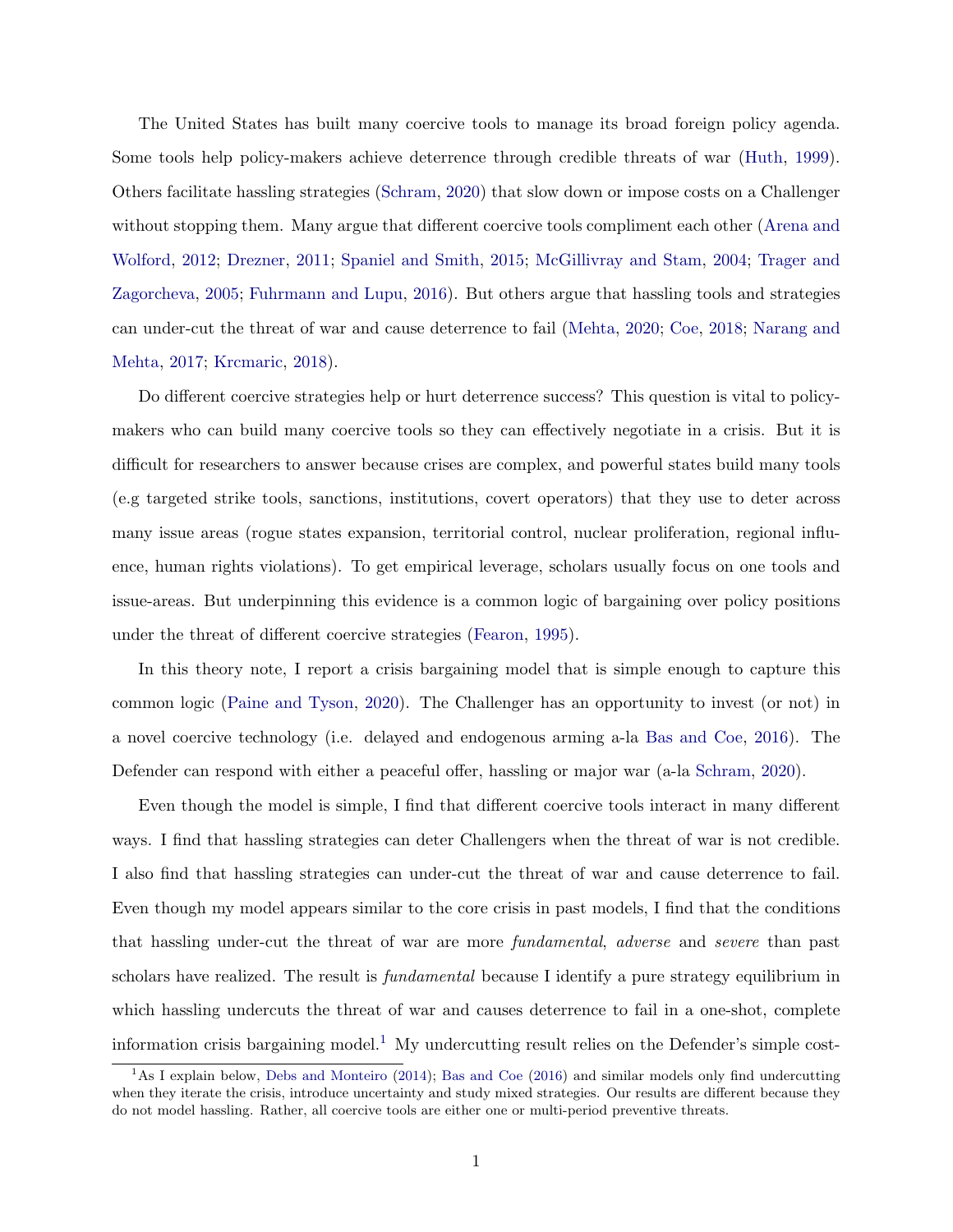benefit analysis of using different coercive strategies. Hassling is cheaper but less effective than war. Conditions arise where the Defender prefers preventive war over a peaceful offer and hassling to war. The Challenger would be deterred from militarization if she worried about the threat of preventive war. But she knows that if she invests in new military technologies the Defender will only hassle her. She prefers to invest and face hassling than not invest at all.

Undercutting is *adverse* because the Defender's credible hassling threat leaves her worse off. This is different from [Schram](#page-14-0) [\(2020\)](#page-14-0); [McCormack and Pascoe](#page-13-11) [\(2015\)](#page-13-11) who argue that undercutting is welfare enhancing because it allows the Defender to avoid preventive war. I find adverse affects because the Challenger's military investment is endogenous. In my model, when hassling undercuts the threat of war, it creates an opportunity for the Challenger to militarize that she otherwise would not have taken because the threat of war would deter her from investment. Hassling not only leaves the Defender worse off, but it creates a double inefficiency because the Challenger pays a cost to increase her power and the Defender pays a cost to hassle (this compounds insights from [Coe and Vaynman](#page-13-12) [\(2019\)](#page-13-12) and [Schultz](#page-14-5) [\(2010\)](#page-14-5)).

This difference means that the policy implications for building a diverse tool-kit vary across empirical domains. Undercutting hurts the Defender if the Defender's tools allow her to pursue either hassling or preventive strategies and the Challenger can choose to expand her power and influence through technological investments [\(Horowitz,](#page-13-13) [2020\)](#page-13-13), militarization [\(Powell,](#page-14-6) [1993\)](#page-14-6) or constructing subversive institutions. In these situations, the Defender's primary goal is to deter the Challenger from increasing her bargaining power in the first place. In contrast, undercutting benefits the Defender when the Challenger's increasing influence cannot be stopped. In cases like this the Defender's goal is to manage the inevitable transition in the most efficient way.

These adverse affects are severe because they arise under conditions the Defender hopes they work the most. Specifically, hassling causes deterrence to fail if the Challenger: (1) holds preferences that diverge a lot from the Defender [\(Spaniel and Bils,](#page-14-7) [2017;](#page-14-7) [Trager,](#page-14-8) [2013\)](#page-14-8); (2) is insensitive to the costs of researching and developing novel coercive technologies; and (3) will shift her bargaining influence dramatically if her military investment succeeds. In contrast, hassling compliments the threat of war by creating new opportunities for deterrence when the Challengers have preferences that are aligned with the Defender, is sensitive to research and development costs, and will not shift power much if her program succeeds.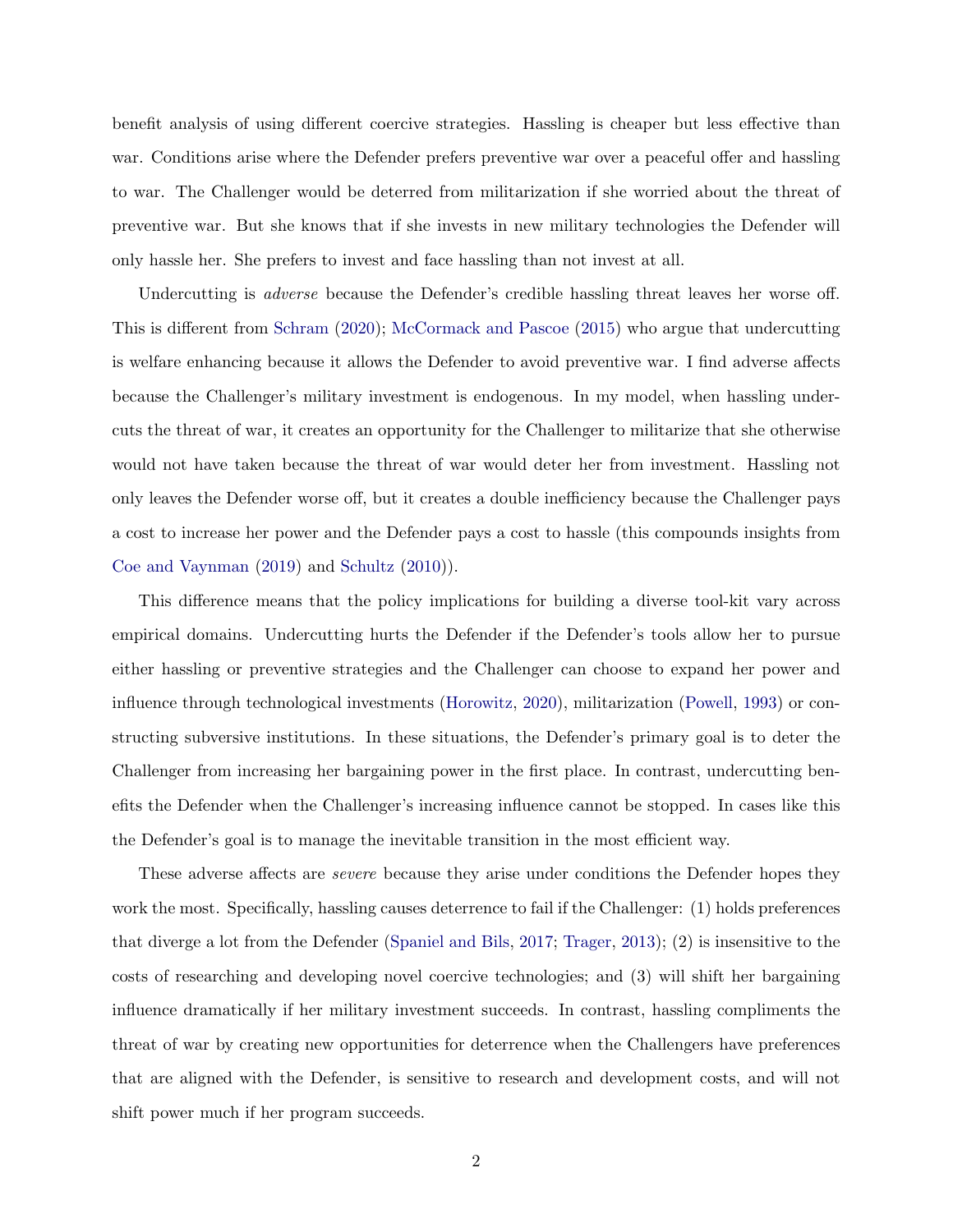First, I describe the model. Second, I contrast my result with related models and explain how each model is best applied in a different empirical domain. Third, I draw policy and empirical implications.

#### Model

I model a crisis between A (Challenger, he) and B (Defender, she), who bargain over setting a policy  $q \in (0,1)$ . B's ideal policy is  $q = 0$ . A's ideal policy is  $q = \pi$ , where  $\pi \in (0,1]$ . High values of  $\pi$  reflect A and B have opposed policy preferences. Both players have linear preferences and so their utility from any bargain is 1 less the linear distance from their ideal policy.

The sequence of moves is presented in Table [1.](#page-4-0) The crisis ends in one of two ways: costly war or a negotiated settlement. Along the way, A can incur a cost  $R$  if he decides to invest in a coercive technology. I model A's choice to invest as an indicator function  $r = 1$  if A invests. B can incur costs H if she decides to hassle A. We model B's choice to hassle as an indicator function  $h = 1$  if B hassles. Values from a negotiated settlement are:

$$
U^{A}(q) = 1 - |\pi - q| - Rr \tag{1}
$$

$$
U^B(q) = 1 - q - Hh.\tag{2}
$$

I model war as a costly lottery that A wins with probability  $p \in [0, 1]$  and B wins with probability  $1 - p$ . The winner of war gets to impose their preferred settlement. Thus, expected<sup>[2](#page-3-0)</sup> values from war are:

$$
EU^{A}(War) = p + (1 - p)(1 - \pi) - w - Rr \equiv 1 - \pi(1 - p_{1}) - w - Rr
$$
\n(3)

$$
EU^B(War) = 1 - p\pi - w - Hh.
$$
 (4)

I assume that p depends on A's investment and B's choice to hassle. If either A does not invest in a new research program, or B declares war on A before A's research is complete, then  $p = p_0$ .

<span id="page-3-0"></span><sup>&</sup>lt;sup>2</sup>These expected values assume A chooses  $\pi$ . Trivially, each player sets their preferred policy.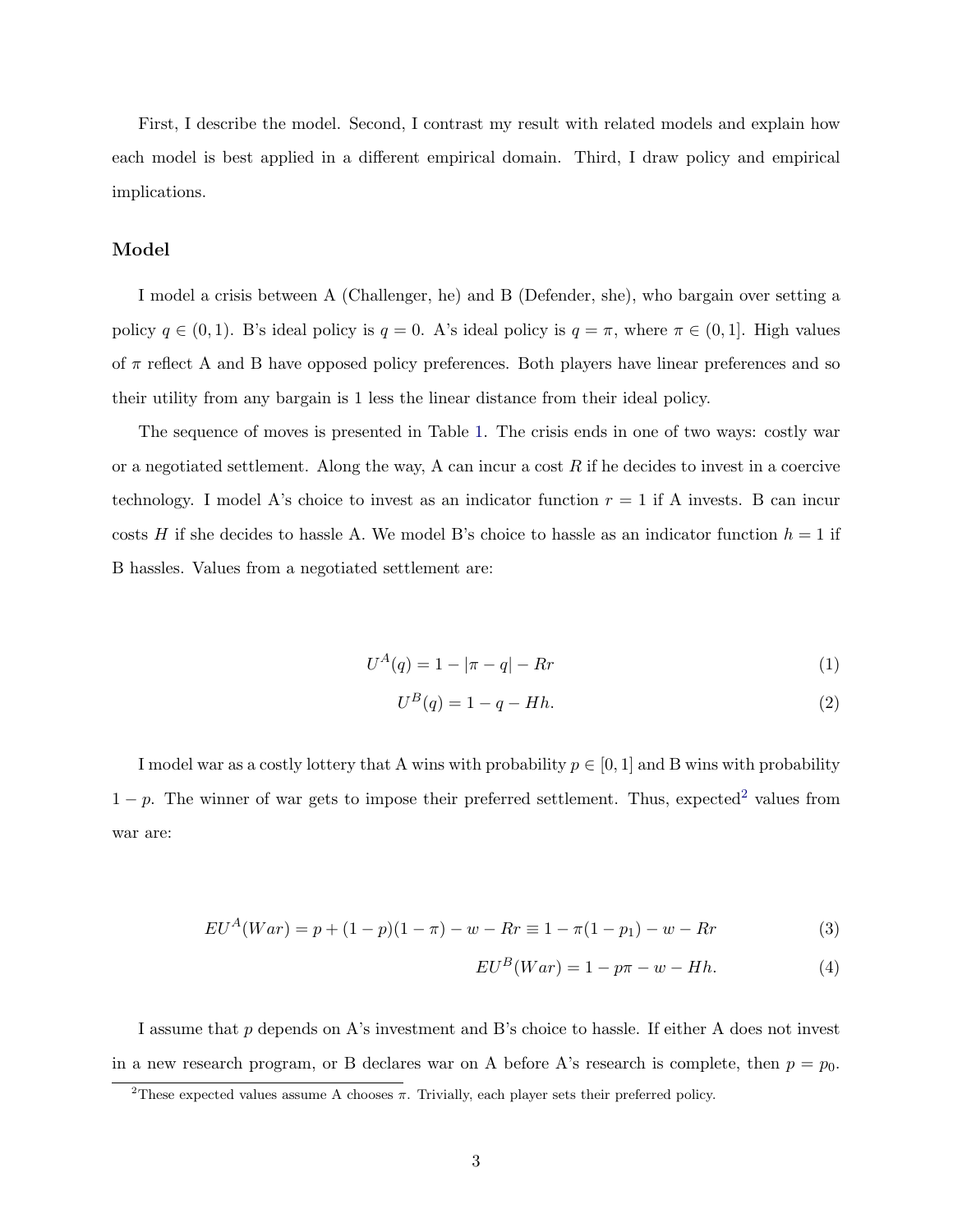Table 1: Modeling stages.

<span id="page-4-0"></span>

Note: My model yields the same results if: A's invest shifts power with certainty, B's hassling degrades the shift from  $\Delta$  to  $\Delta_h$ ; or if A's investment shifts power  $\Delta \sim f($ ) supported on [ $p_0$ , 1 –  $p_0$ ]. Hassling shifts density of  $f()$  towards  $p_0$ ; or B selects from many hassling options each with unique costs and effects. See Appendix [A.3.](#page-21-0)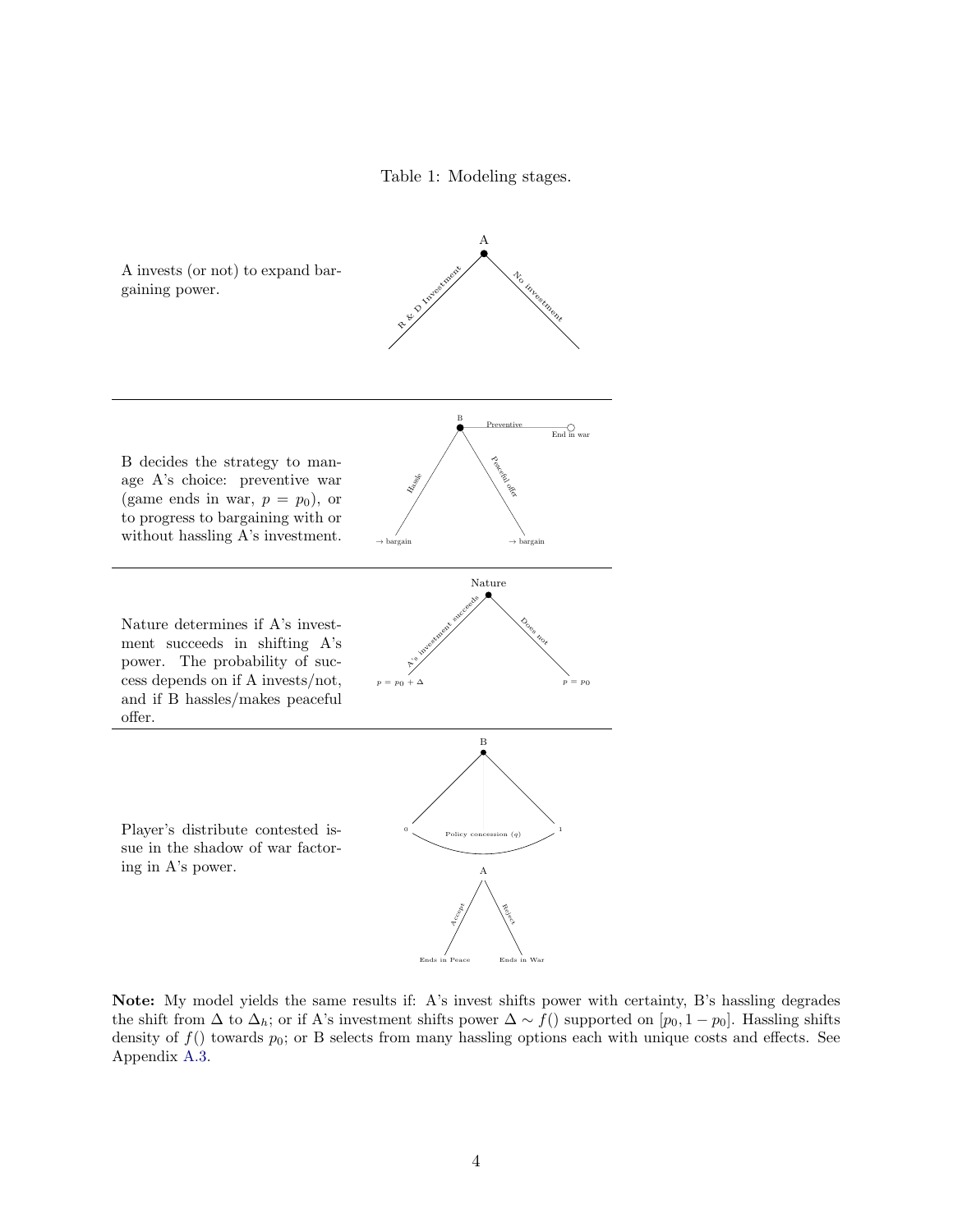However, if A decides to invest in research and B does not declare war and also B has not hassled A, then nature increases p from  $p_0$  to  $p_1 = p_0 + \Delta$  with probability  $1 - \lambda$  and keeps  $p = p_0$  with probability  $\lambda$ . If instead, B has hassled A, then nature increases p from  $p_0$  to  $p_1 = p_0 + \Delta$  with probability  $1 - \lambda_h < 1 - \lambda$ . In short, hassling reduces the probability that A's research will provide a bargaining advantage.

#### Results

The solution concept is sub-game perfect equilibria (SPE). Table [2](#page-6-0) describes five unique, pure strategy SPE that completely characterize the results. Deterrence can fail in two ways that lead to different observable implications. First, A invests and B does nothing. Second, A invests and is met with hassling. There are two ways that deterrence can succeed. On the surface they look the same. Lurking beneath the surface B's different credible threats are driving the result. In one, A is deterred from investment because B will respond with war. In the other, A is deterred from investment because she prefers to do nothing than invest and face hassling. See Appendix [A](#page-16-0) for technical details.

My main question is: does B profit from an effective hassling threat? To answer this question we first need to evaluate a counterfactual: If hassling was so costly that B would not use it, how would the crisis have unfolded? Table [3](#page-6-1) provides the answer focusing on the two equilibria where hassling is B's best strategy. Ultimately, the counter-factual depends on B's next best alternative and the strategic implications for A. In cases where hassling deters A and war is too costly to be credible  $(5(a))$ , then hassling compliments the threat of war because it creates deterrence when war cannot. Under these conditions, B strictly benefits from a credible hassling threat it alone deters A's investment.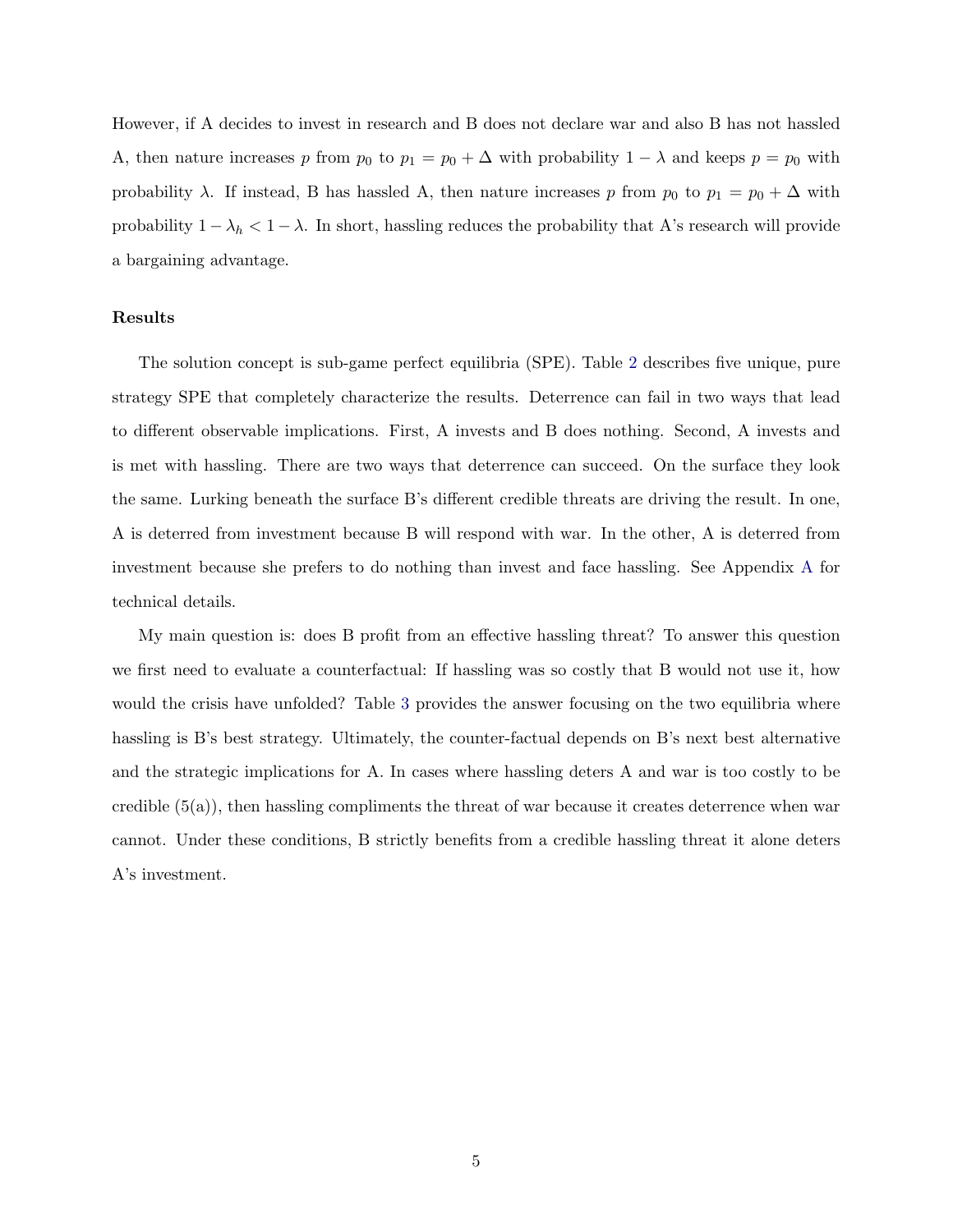| Table 2: Equilibria |  |  |  |  |  |
|---------------------|--|--|--|--|--|
|---------------------|--|--|--|--|--|

<span id="page-6-0"></span>

| Eα | Behavior                                 | Deterrence pr. $p_1$ $EU^B$ |                                        |                                                                            | Inefficiencies |
|----|------------------------------------------|-----------------------------|----------------------------------------|----------------------------------------------------------------------------|----------------|
|    | A does not want to invest                | NA                          |                                        | $1 - p_0 \pi + w$                                                          |                |
|    | A invest, B peaceful offer               | Fails                       |                                        | $1 - \lambda$ $1 - p_0 \pi + w - \Delta \pi (1 - \lambda)$                 |                |
|    | A no invest, B threatens war.            | Succeeds                    | $\begin{array}{ccc} & & 0 \end{array}$ | $1 - p_0 \pi + w$                                                          |                |
|    | A invest, B hassle                       | Fails                       |                                        | $1 - \lambda_c$ $1 - p_0 \pi + w - \Delta \pi (1 - \lambda_h) - H$ $R + H$ |                |
|    | A no invest, B threatens has le Succeeds |                             | $\hspace{1.6cm}0$                      | $1 - p_0 \pi + w$                                                          |                |

<span id="page-6-1"></span>Table 3: Counterfactual to hassling: Does B profit from an effective hassling threat?

| Initial equilibrium | Counter-factual: hassling is expensive/ineffec-<br>tive?                                                  | Change in B's Utility                                                         | Change in<br>inefficiency. |
|---------------------|-----------------------------------------------------------------------------------------------------------|-------------------------------------------------------------------------------|----------------------------|
| 4 Hassling on path  | If B prefers war to peaceful offer, $4(b)$ : war deters<br>Else, $4(a)$ A invests, B makes peaceful offer | $\Delta \pi (1 - \lambda_h) + H$<br>$-(\Delta \pi (\lambda_H - \lambda) - H)$ | $H+R$<br>$-H$              |
| 5 Hassling deters   | If B prefers war to peaceful offer, $5(b)$ war deters<br>Else, $5(a)$ A invests B makes peaceful offer.   | $\Omega$<br>$-\Delta \pi (1-\lambda)$                                         | $-R$                       |

<span id="page-6-2"></span>



#### (a) Different types of Challengers

#### (b) Relative effectivness of state choices

Each plot presents equilibria as a function of two variables. Both assume  $w = .1, h = .05, \lambda = .4$ . Panel (a) assumes  $\Delta = .55, \lambda_h = .7.$  Panel (b) assumes  $R = .1, \pi = .65.$  Panel (b) limits ranges where  $p_0 - w \ge 0, p_0 + \Delta \le 1$  and  $\lambda_h - \lambda > 0.$ Dotted line represents B's point of indifference between preventive war and a peaceful offer. This marks the different counter-factual when hassling is B's preferred strategy (eq. 4, 5). Shaded in red hassling causes deterrence to fail. Shaded in green hassling creates deterrence because the threat of war is not credible.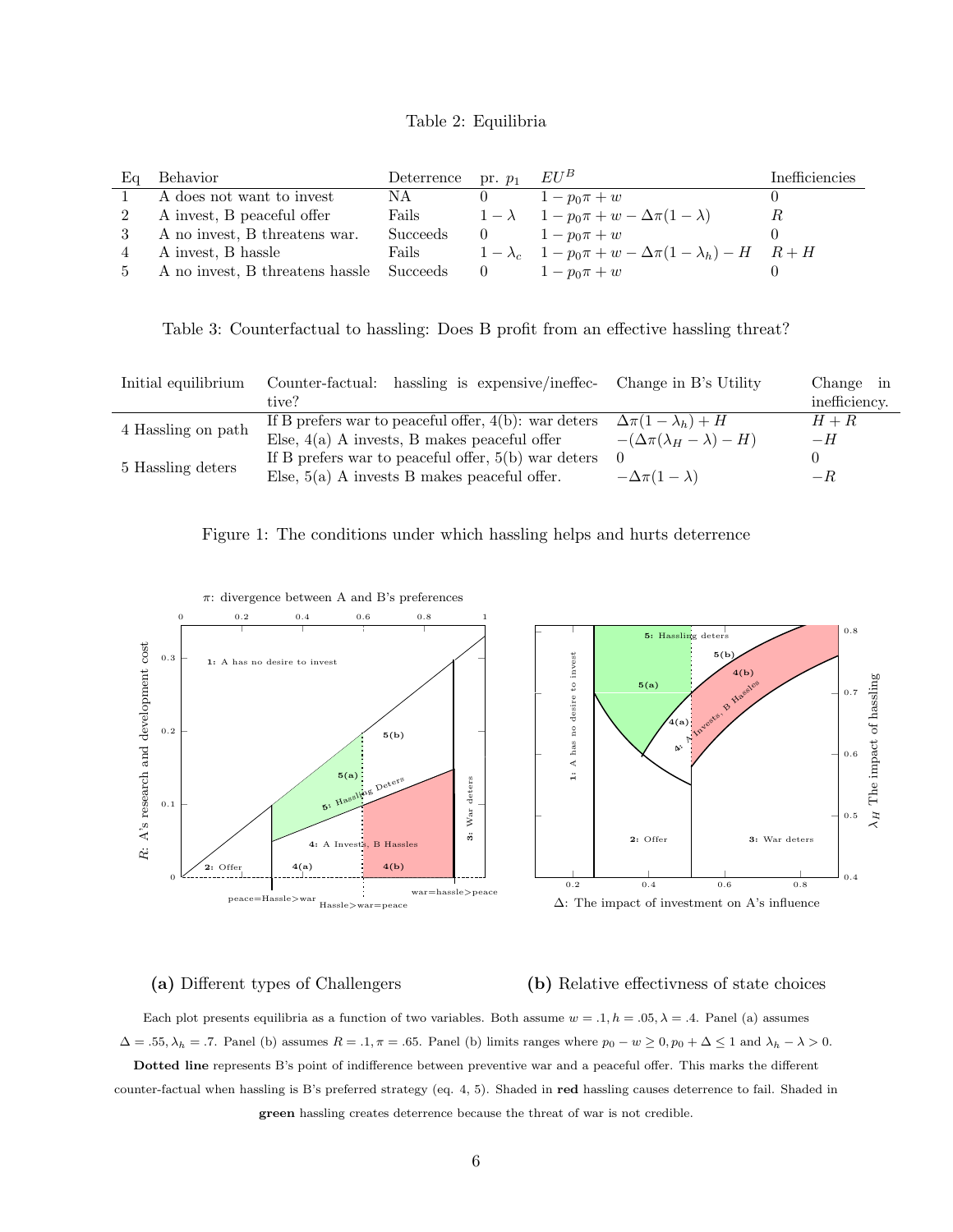However, in a situation where we observe A invest in the face of hassling, and B also prefers war to a peaceful offer  $(4(b))$ , then hassling undercuts the threat of war and causes deterrence to fail. In this case, a credible hassling options reduces B's total expected utility in a crisis because A is emboldened to pursue arming when A would have otherwise been deterred. Furthermore, this situation creates a double inefficiency because A pays a cost to arm, and B pays a cost to hassle. Both of these costs would have been avoided if deterrence held.

Now that we know that hassling has both positive and negative affects, we want to know: what are the attributes of Challengers and crises that drive positive and negative affects? We answer this question using the equilibrium plots in Figure [1.](#page-6-2) Panel (a) plots equilibria based on important attributes of the Challenger: her preferences relative to the Defender's  $(\pi)$ , and how sensitive she is to the costs associated with research and development of novel technologies  $(R)$ . Panel (b) plots the results based on the relative effectiveness of each state's tools: the impact of A's research on bargaining power  $(\Delta)$ ; and the affect of hassling  $(\lambda_H)$ .

Within each plot, space (4) and (5) identify where B prefers hassling to any other option. These regions are divided into two that represent our relevant counter-factual: what B would have chosen if hassling was too costly or ineffective (or not an option). Shaded in green are the conditions under which hassling helps deterrence because hassling is sufficient to deter B and B's next best option is to do nothing (A would invest if B did nothing in the green range). If hassling cost more, A would invest and B would make a peaceful offer.[3](#page-7-0)

We can answer our question by contrasting the parameter ranges for red and green regions. We learn the following: Adverse affects arise when the Challenger is insensitive to the costs of research and development  $(R \text{ is low})$ , the Challenger's preferences depart from the Defender's preferences significantly  $(\pi$  is high), and the affect of the Challenger's investment on her bargaining leverage is large (∆ is large). In contrast, hassling enhances deterrence when Challenger-Defender preferences are closely aligned, the Challenger is sensitive to costs of research and the Challenger's novel technology won't have much of an impact on future bargaining.

The logic behind this result is that adverse affects only arise when the stakes of revision are high for both players: A must care enough about arming to invest in the face of effective hassling, and B must care enough about stopping A to hassle her. This only happens when A wants to revise

<span id="page-7-0"></span><sup>3</sup> In 5b, war also deters.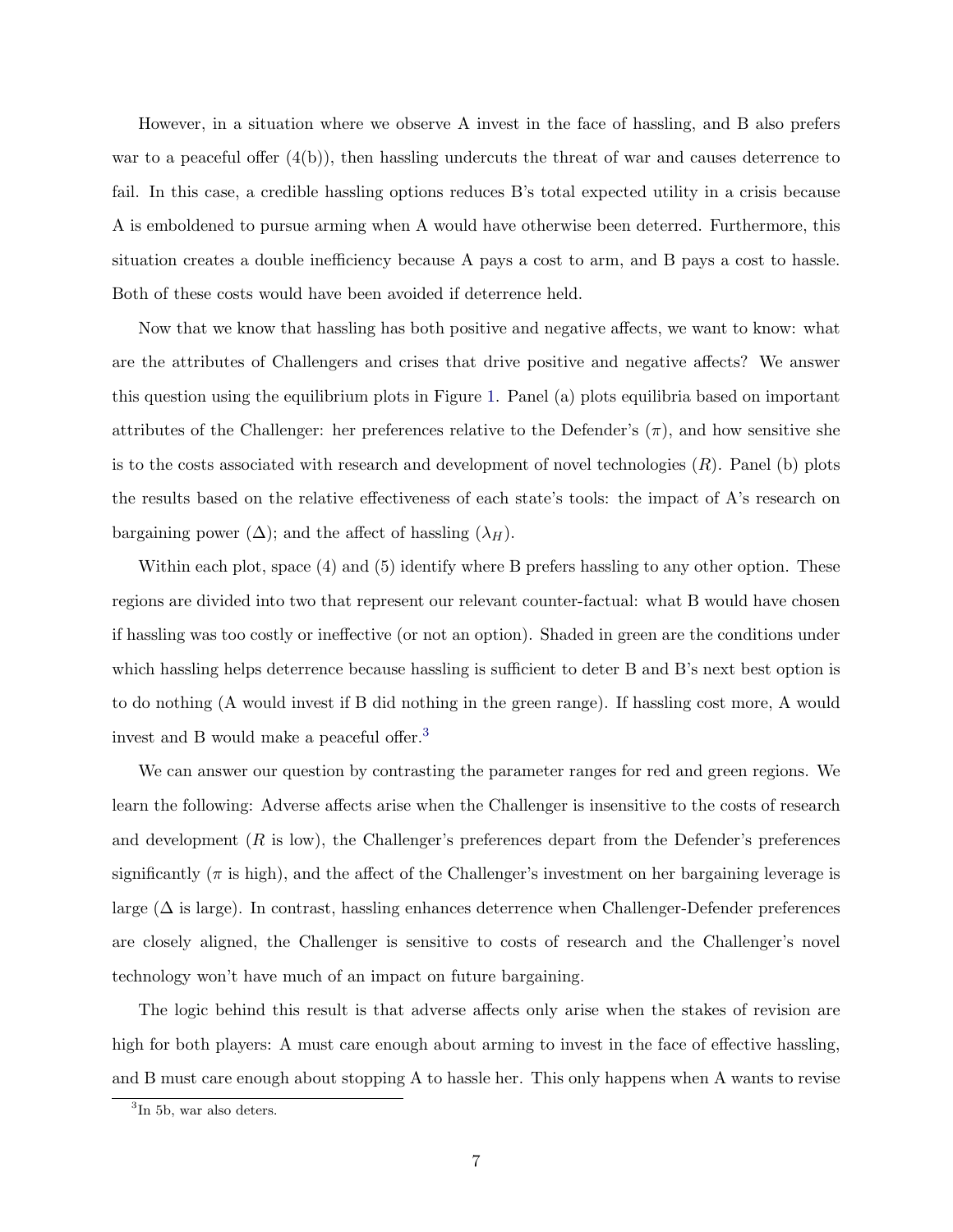the status quo substantially, and A's research has a large enough impact to allow A to do it.

#### Different modeling choices, theoretical predictions and empirical domains

As stated, the possible equilibria, the conditions under which we observe equilibria, and the relevant counterfactual in my core crisis depart from past findings because of subtle differences in my underlying assumptions. Figure [4](#page-9-0) plots two common alternatives. The left column describes the similarities and differences. The right column plots the equilibrium expectations in the counterfactual models by re-plotting Figure  $1(a)$  $1(a)$ . In one way, this plot advances these alternative theories because it explains how their results vary as a function of preference divergence. This dimension is not often explored despite its obvious policy importance.

Some past scholars model limited coercive tools as one-period prevention; and war as prevention that ends bargaining in all future periods. I discuss these alternatives in row 1. This alternative specification ensures that limited and total coercive tools serve the same strategy (prevention). Therefore, the deterrence equilibria are confined to the threat of prevention [\(Debs and Monteiro,](#page-13-10) [2014\)](#page-13-10). In contrast, I model limited coercive tools as serving a hassling strategy—a strategy to degrade the Challenger's increasing influence. This creates opportunities for hassling to deter, slow and under-cut deterrence.

This alternative specification well matches substantive domains where Defenders cannot degrade a Challenger's efforts to militarize. For example, in 1857 France started construction on the first Iron-clad warship. Once constructed, this would shift sea power in France's favor. It is plausible to argue that Britain could not slow down or degrade France's ship-building innovations. However, they could have turned to war.<sup>[4](#page-8-0)</sup> In cases like this, the dynamics suggested by [Debs and Monteiro](#page-13-10) [\(2014\)](#page-13-10) likely drive the core tension in 1957. However, if Britain had sanctions tools and covert operators to hassle France, then the my model would be more appropriate. Related, in 1949, the United States was not in a position to degrade the pace of Soviet nuclear research because the US had not yet built targeted strike tools or covert operators. The US only seriously considered variants of preventive strategies.

Others model limited coercive tools as a hassling strategy. However, they assume that the Challenger's rise is a foregone conclusion. Unlike the deterrence problems studied in row 1, these

<span id="page-8-0"></span><sup>4</sup>Britain did not coerce France. This matches the plot because Britain and France had reasonably close preferences.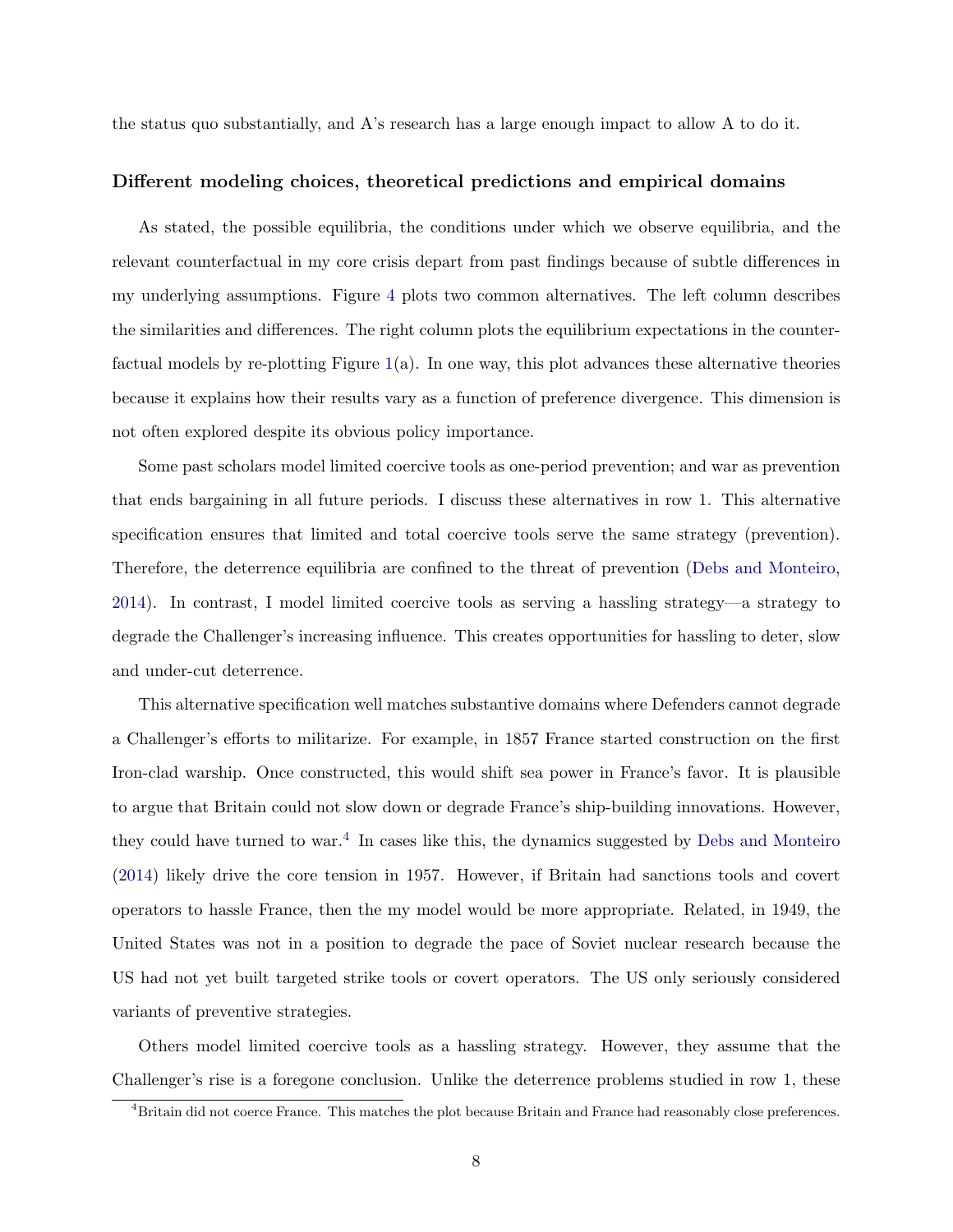Table 4: Contrast with other theories.

<span id="page-9-0"></span>Past models: [Bas and Coe](#page-13-9) [\(2016\)](#page-13-9); [Debs and Mon](#page-13-10)[teiro](#page-13-10) [\(2014\)](#page-13-10).

Available strategies: Challenger's can choose to invest, Defenders can offer or prevent.

Different assumptions: Defender cannot hassle (i.e. degrade the affect of A's investment). Rather, hassling is modeled as one-period prevention.

Different results: There is no impact of limited coercive tools on core crisis dynamics. Either war deters or it does not.

Empirical domain: Defender's want to deter but have limited coercive tools and therefore must choose between intervention or nothing.

Past models: [McCormack and Pascoe](#page-13-11) [\(2015\)](#page-13-11); [Schram](#page-14-0) [\(2020\)](#page-14-0).

Available strategies: Defender can make peaceful offer, hassle or prevent.

Different assumptions: Challenger's investment is assumed exogenous.

Different results: Gray area represents where hassling 'under-cuts' the threat of war. However, it increases the Defender's utility because it allows the Defender to avoid preventive war. Also, war appears on the path in the core crisis.

Empirical domain: The Challenger's rise is a foregone conclusion that the Defender must efficiently manage.



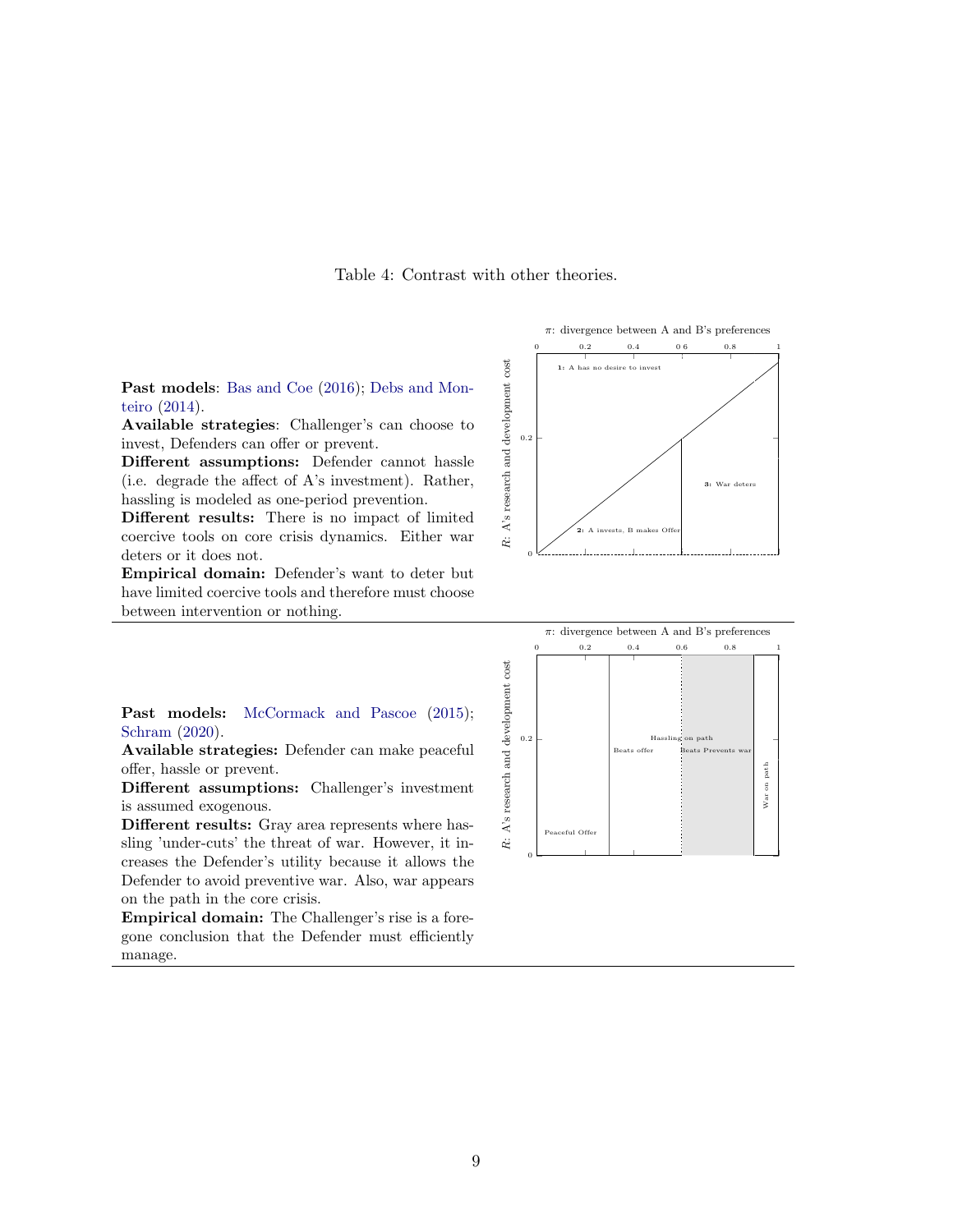models ask how Defenders can most effectively deal with the Challenger's inevitable rise. I report their equilibrium predictions in row 2. If A and B's preferences diverge considerable, or power shifts are sufficiently large  $(\Delta \text{ is large})$  war is sometimes B's best option (see also models that do not allow hassling [Powell,](#page-14-9) [1999\)](#page-14-9). However, hassling allows B to efficiently manage A's rise by degrading it. Thus, we see hassling under-cut war, but we interpret this as a positive outcome because it allows B to avoid a costlier preventive war. These models well capture a situation where the Challenger has built a new coercive tool and initiates its deployment (e.g. Russian deployment of built hybrid forces in the Ukraine) or where power shifts are driven by latent economic growth [\(Powell,](#page-14-9) [1999\)](#page-14-9), or pressures from a third-party competitor [\(Treisman,](#page-14-10) [2004\)](#page-14-10).

Like those discussed in row 1, my model assumes that the Defender's primary goal is to deter the Challenger from investment in a new technology or institution. But like row 2, the Challenger can use hassling and preventive strategies to do it. I believe that there many empirical domains that fit this basic setting. For example, the United States (and Israel, Australia, Britain, and other Middle Powers with standing militaries and active foreign intelligence services) can pursue both hassling and preventive strategies in dealing with rogue states who seek to expand their influence through the support of terrorists, nuclear proliferation, or the construction of shadow regional institutions or sophisticated technologies such as China's A2AD system. It also well represents situations where long-term shifting power is driven by the Challenger's conscience military investments and not latent economic growth. For example, Hitler borrowed extensively to expand German military power [\(Wark,](#page-14-11) [1985\)](#page-14-11).

The different examples illustrate that appropriate crisis model, and the predictions that follow, may not neatly correspond to a specific issue area or coercive tool. It really depends on the technology available to Defenders at that point in history, the Challenger's geographical position, economic dependence and abilities, and the latent economic and structural factors that drive the Challenger's choices. This might help account for unexplained variance in well-specified empirical studies.

#### Empirical and Policy Implications

I highlight three implications. First, selection into arming provides one of the greatest empirical challenges for measuring the affects of different coercive tools on deterrence [\(Arena and Joyce,](#page-13-14) [2015;](#page-13-14)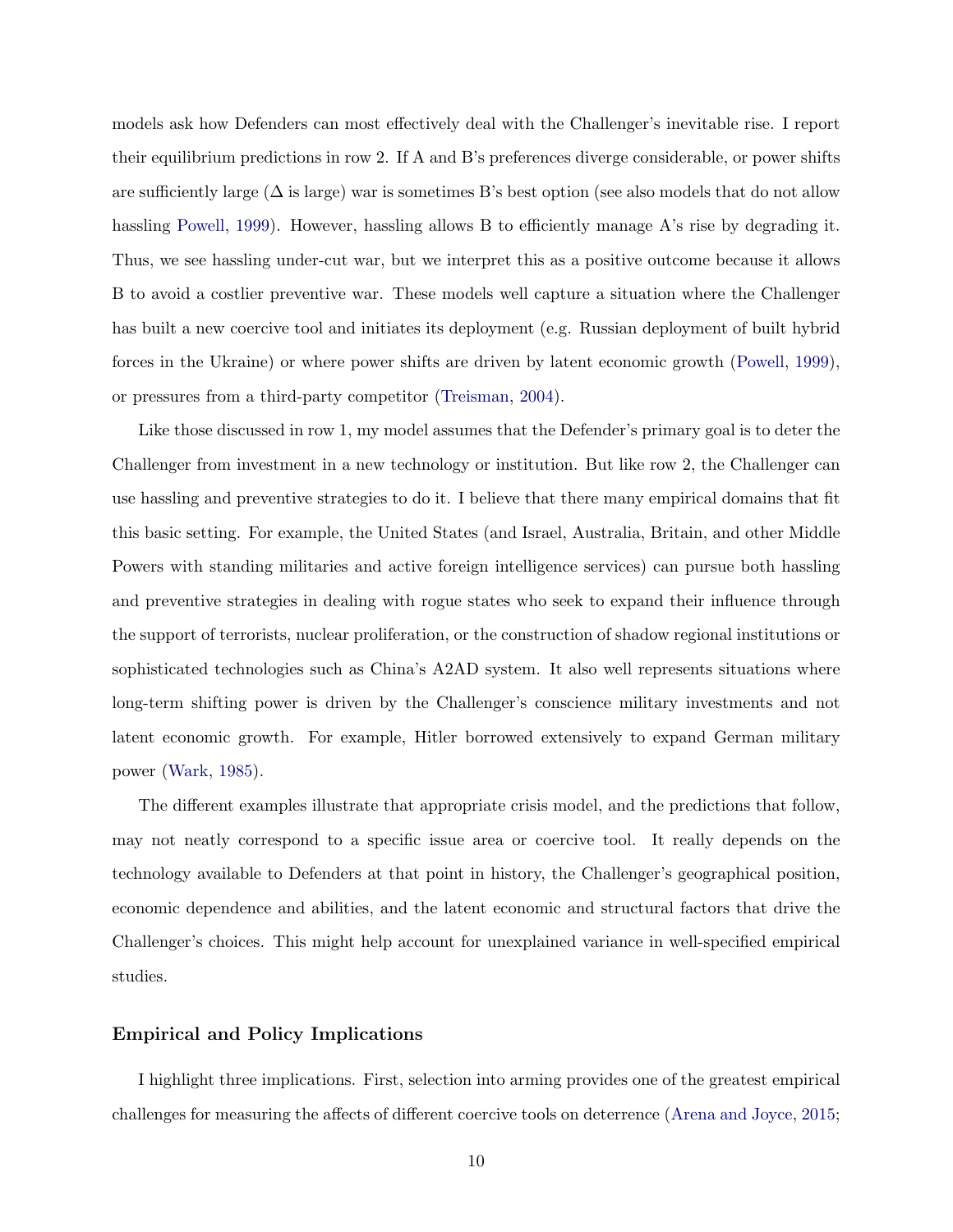[Huth,](#page-13-0) [1999;](#page-13-0) [Huth and Russett,](#page-13-15) [1990\)](#page-13-15). Some find clever ways to account for these selection issues in their analysis [\(Fuhrmann and Lupu,](#page-13-4) [2016;](#page-13-4) [Miller,](#page-13-16) [2014\)](#page-13-16). However, by modeling a single selection process, even these approaches only examine a single counter-factual to arming for a fixed rate of hassling. I shows that the appropriate counter-factual varies depending on the Challenger's preferences, sensitivity to the costs of arming, and expectations about the affects of militarization. In some cases, the counter-factual to arming in the face of hassling is arming unopposed. In other cases it is deterrence through the threat of war. I also offers a solution for empiricists to account for this more complex selection process by identifying the attributes where these different counter-factuals arise.

Second, most empirical studies examine one coercive tool and issue area. But Defenders use the same coercive tool to deter Challengers in many issue areas. How should we weigh evidence that targeted strike technologies delays and deter nuclear programs on average [\(Kreps and Fuhrmann,](#page-13-17) [2011\)](#page-13-17) but embolden rogue states to take territory in some cases [\(Schram,](#page-14-0) [2020;](#page-14-0) [Coe,](#page-13-6) [2018\)](#page-13-6); or that expanding powers of international courts deters some human rights abusers but also lengthen civil wars [\(Krcmaric,](#page-13-7) [2018\)](#page-13-7)? Related, states usually use several hassling tools together as part of a broader hassling strategy. For example, president Trump levied sanctions, covert action, targeted strikes and other tools to slow Iran's efforts to construct terrorist proxies in Iraq. How should we think about the independent affect of these tools? My model highlights that each specific tool contributes to the costs and effectiveness associated with deploying either hassling or preventive strategies. Thus, we can think of spending money on a single tool as increasing hassling effectiveness  $(\lambda_H)$  or lowering costs  $(H)$  of hassling relative to preventive war fighting. Since the model makes few issue-specific assumptions, it is easy to generalize the logic across cases where the Challenger's choice to raise her influence is endogenous.

Third, my theory calls into question how easily we can derive policy implications from average affects. For example, policy-makers may look at convincing evidence that institutions effectively delay and deter nuclear Aspirants on average [\(Fuhrmann and Lupu,](#page-13-4) [2016\)](#page-13-4); and convincing evidence that undercutting persists in specific cases [\(Mehta,](#page-13-5) [2020\)](#page-13-5) and correctly say, 'Even if institutions have negative consequences in specific cases, they help in more cases than they hurt.' However, this does not mean that tools that make hassling cheaper and more effective in all crises are welfare enhancing because it fails to account for the kinds of Challengers that pursue these technologies.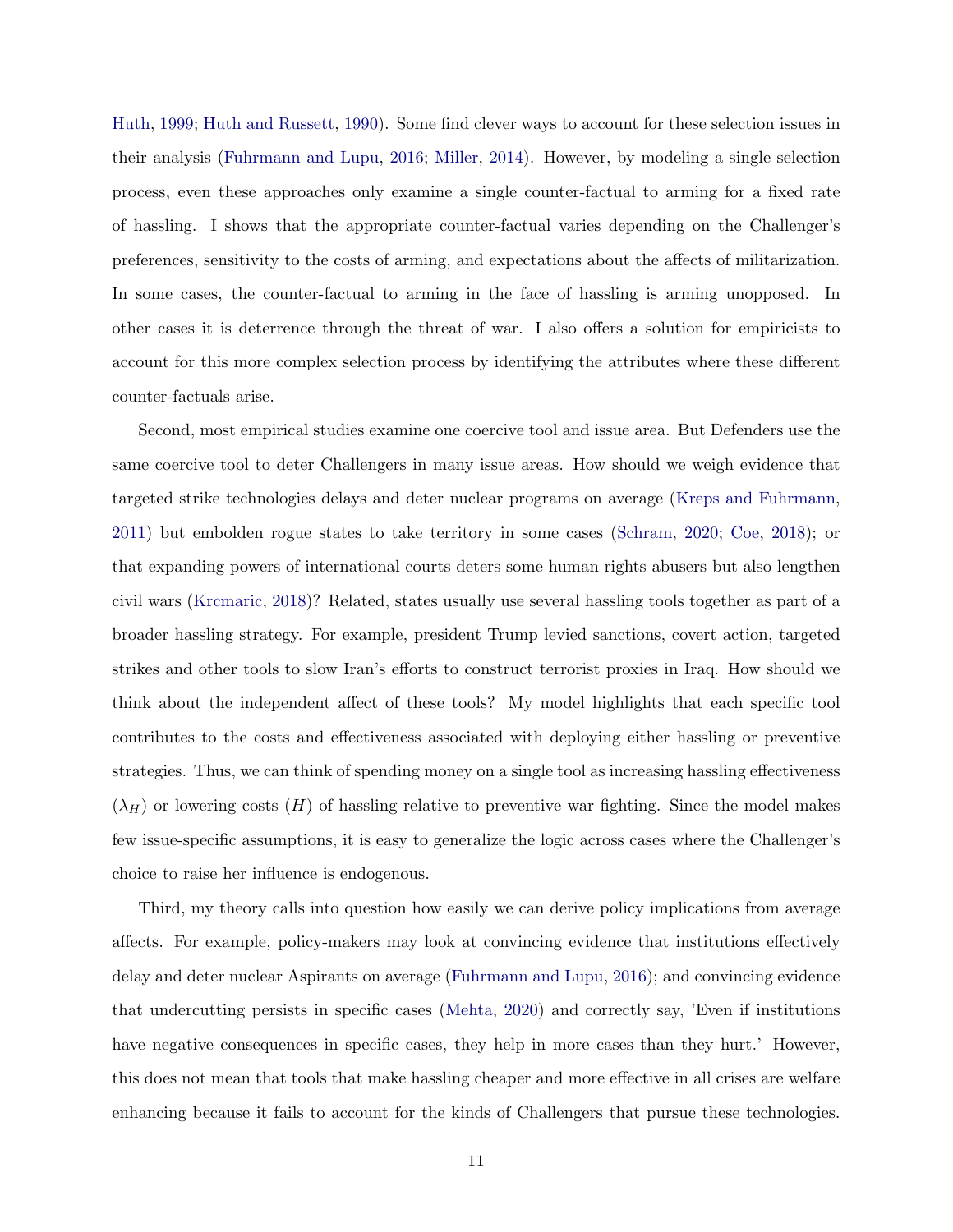If I am right then better hassling technologies embolden our worst rivals to substantially advance their power and influence. Thus, every time that highly effective hassling technologies allow us to deter Israel from exploiting covert operators to advance their interests in the Middle East, we embolden Iran to fund terrorist proxies, or North Korea to develop nuclear weapons, or China to build shadow institutions in Central Asia and supplant our interests.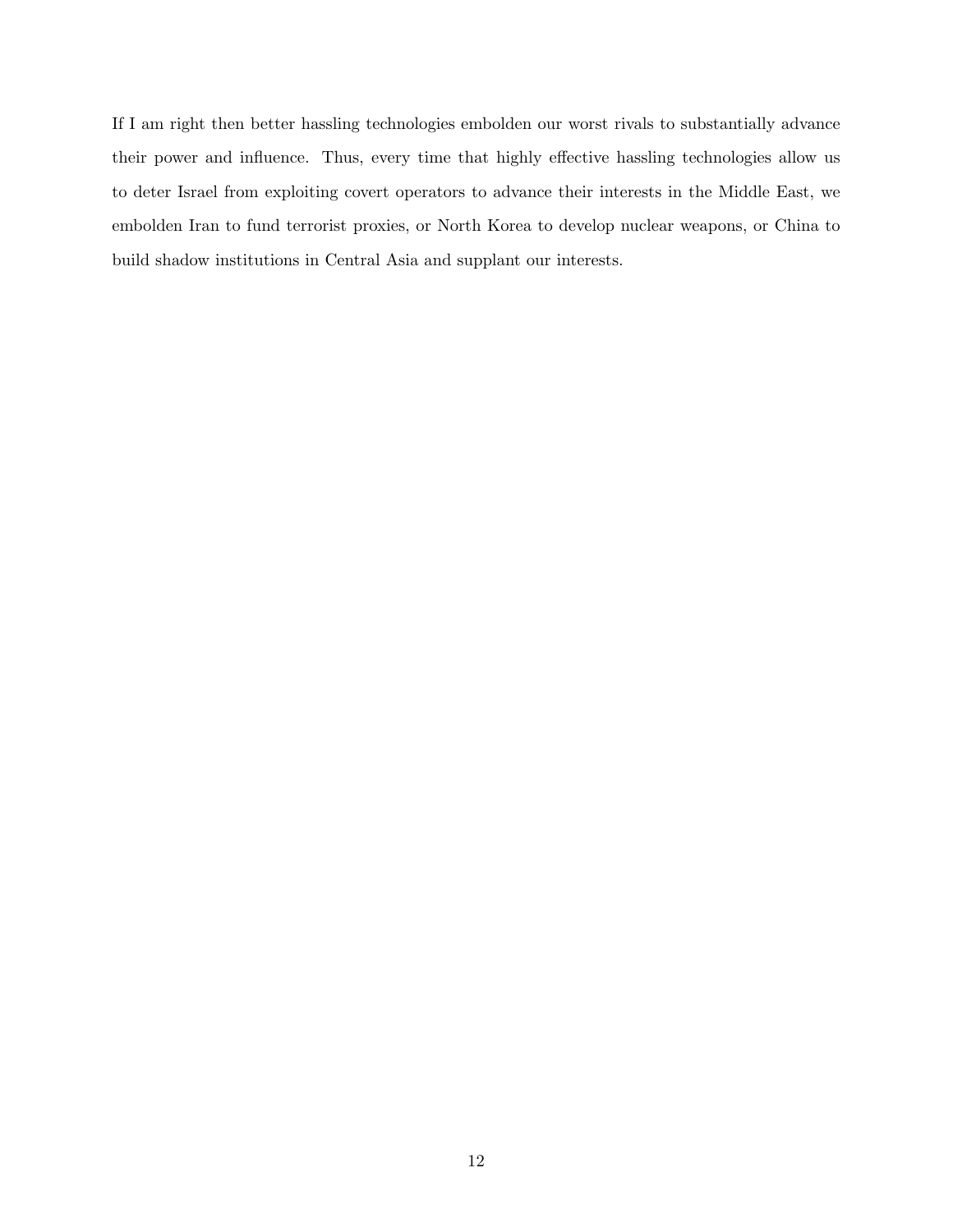#### <span id="page-13-14"></span>References

- Arena, P. and K. A. Joyce (2015, sep). Challenges to Inference in the Study of Crisis Bargaining. Political Science Research and Methods 3 (03), 569–587.
- <span id="page-13-1"></span>Arena, P. and S. Wolford (2012, jun). Arms, Intelligence, and War. International Studies Quarterly  $56(2)$ ,  $351-365$ .
- <span id="page-13-9"></span>Bas, M. A. and A. J. Coe (2016). A Dynamic Theory of Nuclear Proliferation and Preventive War. International Organization 70(4), 655.
- <span id="page-13-12"></span>Coe, A. and J. Vaynman (2019, dec). Why Arms Control Is So Rare. American Political Science Review, 1–14.
- <span id="page-13-6"></span>Coe, A. J. (2018, oct). Containing Rogues: A Theory of Asymmetric Arming. The Journal of Politics  $80(4)$ , 1197–1210.
- <span id="page-13-10"></span>Debs, A. and N. P. Monteiro (2014, jan). Known Unknowns: Power Shifts, Uncertainty, and War. International Organization 68 (01), 1–31.
- <span id="page-13-2"></span>Drezner, D. W. (2011, mar). Sanctions Sometimes Smart: Targeted Sanctions in Theory and Practice. *International Studies Review 13*(1), 96–108.
- <span id="page-13-8"></span>Fearon, J. D. (1995, jun). Rationalist Explanations for War. International Organization  $49(03)$ , 379.
- <span id="page-13-4"></span>Fuhrmann, M. and Y. Lupu (2016, sep). Do Arms Control Treaties Work? Assessing the Effectiveness of the Nuclear Nonproliferation Treaty. International Studies Quarterly 60(3), 530–539.
- <span id="page-13-13"></span>Horowitz, M. C. (2020, may). Do Emerging Military Technologies Matter for International Politics? Annual Review of Political Science 23, 385–400.
- <span id="page-13-15"></span>Huth, P. and B. Russett (1990, jun). Testing Deterrence Theory: Rigor Makes a Difference. World Politics  $42(04)$ , 466–501.
- <span id="page-13-0"></span>Huth, P. K. (1999). DETERRENCE AND INTERNATIONAL CONFLICT: Empirical Findings and Theoretical Debates. Annual Review of Political Science  $2(1)$ , 25–48.
- <span id="page-13-7"></span>Krcmaric, D. (2018, apr). Should I Stay or Should I Go? Leaders, Exile, and the Dilemmas of International Justice. American Journal of Political Science 62 (2), 486–498.
- <span id="page-13-17"></span>Kreps, S. E. and M. Fuhrmann (2011, apr). Attacking the Atom: Does Bombing Nuclear Facilities Affect Proliferation? *Journal of Strategic Studies 34* (2), 161–187.
- <span id="page-13-11"></span>McCormack, D. and H. Pascoe (2015, dec). Sanctions and Preventive War. Journal of Conflict Resolution, 0022002715620471–.
- <span id="page-13-3"></span>McGillivray, F. and A. C. Stam (2004, apr). Political Institutions, Coercive Diplomacy, and the Duration of Economic Sanctions. Journal of Conflict Resolution 48 (2), 154–172.

<span id="page-13-5"></span>Mehta, R. N. (2020, mar). *Delaying Doomsday*. Oxford University Press.

<span id="page-13-16"></span>Miller, N. L. (2014, sep). The Secret Success of Nonproliferation Sanctions. International Organization 68 (04), 913–944.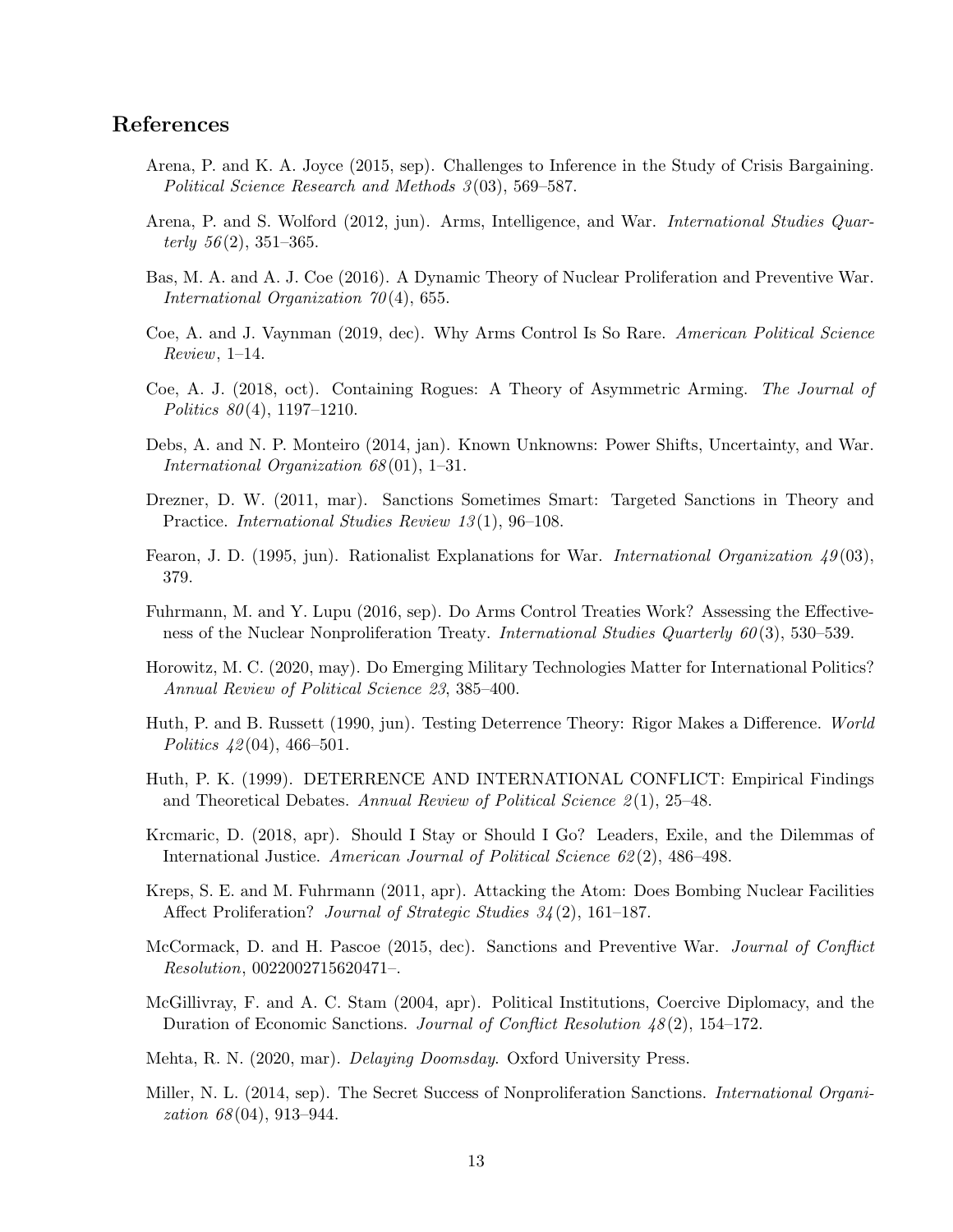- <span id="page-14-3"></span>Narang, N. and R. N. Mehta (2017, sep). The Unforeseen Consequences of Extended Deterrence. Journal of Conflict Resolution, 002200271772902.
- <span id="page-14-4"></span>Paine, J. and S. A. Tyson (2020). Uses and Abuses of Formal Models in Political Science. In The SAGE Handbook of Political Science, pp. 188–202. SAGE Publications Ltd.
- <span id="page-14-6"></span>Powell, R. (1993, mar). Guns, Butter, and Anarchy. American Political Science Review 87(1), 115–132.
- <span id="page-14-9"></span>Powell, R. (1999). In the Shadow of Power: States and Strategies in International Politics. Princeton, N.J: Princeton University Press.
- <span id="page-14-0"></span>Schram, P. (2020). Hassling: How States Prevent a Preventive War. Working Paper.
- <span id="page-14-5"></span>Schultz, K. A. (2010, dec). The Enforcement Problem in Coercive Bargaining: Interstate Conflict over Rebel Support in Civil Wars. International Organization 64 (2), 281–312.
- <span id="page-14-7"></span>Spaniel, W. and P. Bils (2017). Policy Bargaining and International Conflict. *Journal of Theoretical* Politics.
- <span id="page-14-1"></span>Spaniel, W. and B. C. Smith (2015, mar). Sanctions, Uncertainty, and Leader Tenure. *International* Studies Quarterly 59(4),  $n/a-n/a$ .
- <span id="page-14-8"></span>Trager, R. F. (2013, nov). How the scope of a demand conveys resolve. International Theory 5 (03), 414–445.
- <span id="page-14-2"></span>Trager, R. F. and D. P. Zagorcheva (2005, dec). Deterring {Terrorism}: {It} {Can} {Be} {Done}. International Security  $30(3)$ , 87–123.
- <span id="page-14-10"></span>Treisman, D. (2004, apr). Rational Appeasement. International Organization 58 (02), 345–373.
- <span id="page-14-11"></span>Wark, W. K. (1985). The ultimate enemy : British intelligence and Nazi Germany, 1933-1939. Cornell University Press.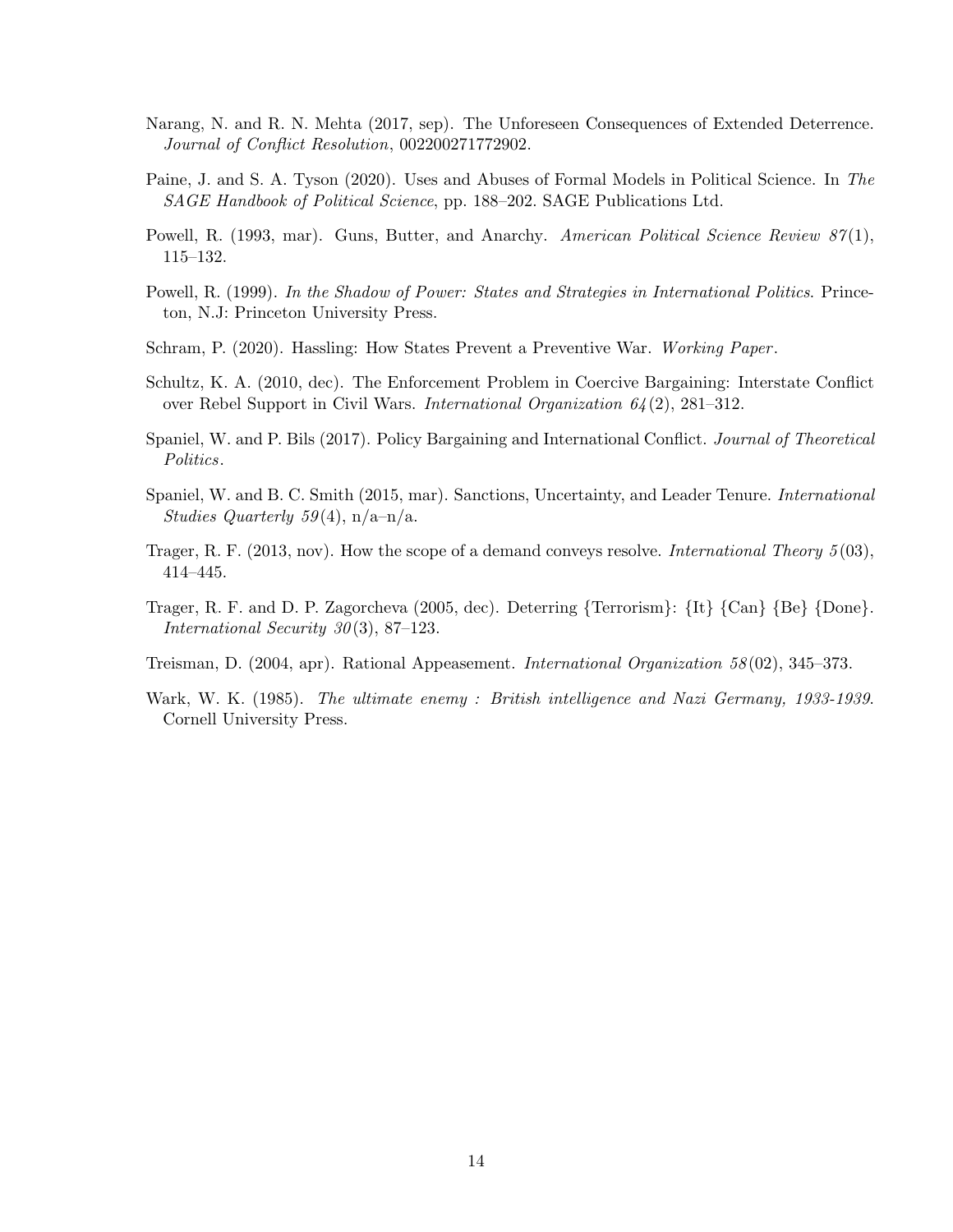# Appendix

# Table of Contents

| A Formal analysis |                                                                                          |  |  |
|-------------------|------------------------------------------------------------------------------------------|--|--|
|                   |                                                                                          |  |  |
|                   | A.2 Evaluating the counter-factual: Does a diverse coercive tool-kit help or hurt deter- |  |  |
|                   |                                                                                          |  |  |
|                   |                                                                                          |  |  |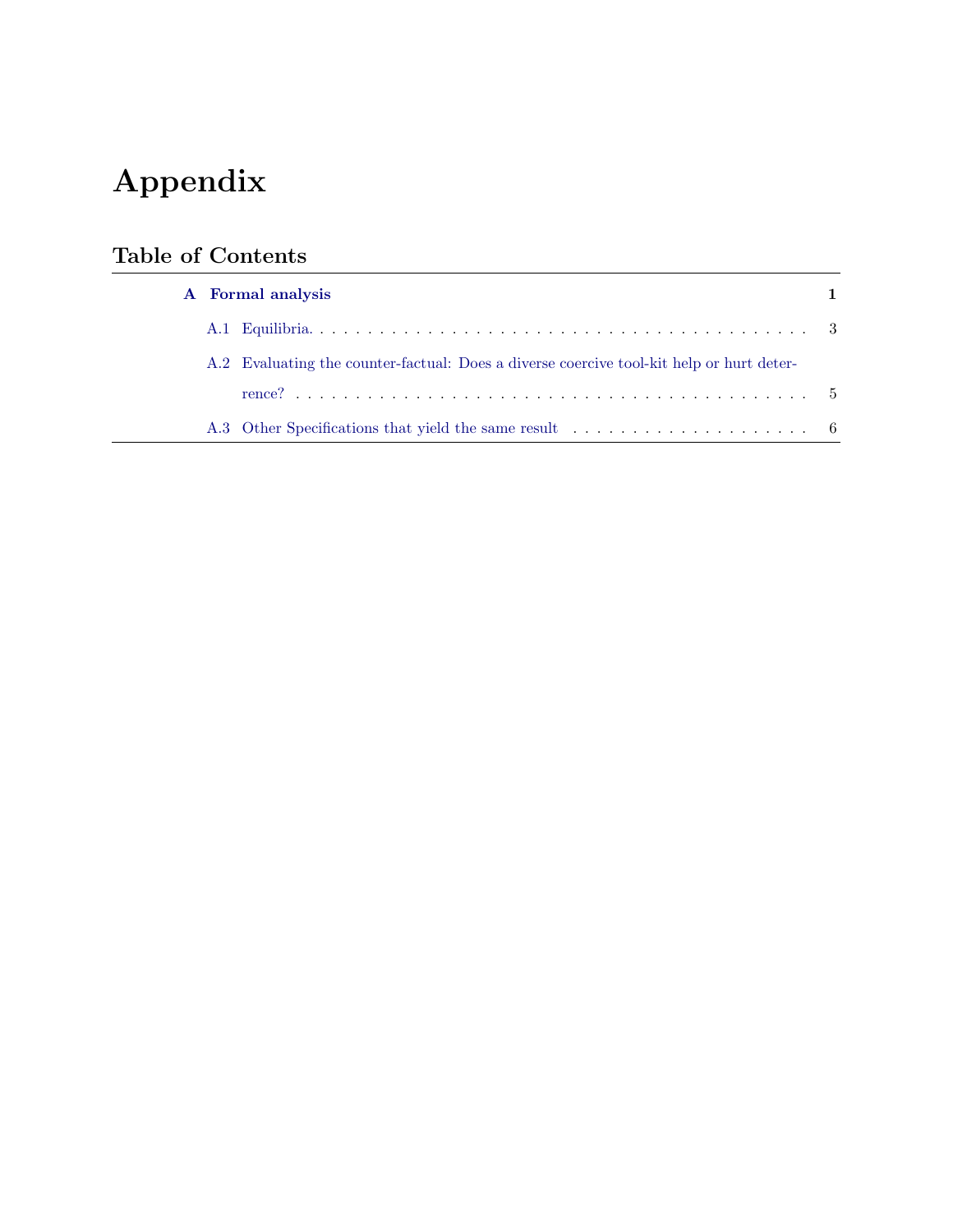### <span id="page-16-0"></span>A Formal analysis

In what follows I characterize the complete set of sub-game perfect equilibria over the parameter space. First I emphasize two features of any sub-game perfect equilibrium that are identical to [Debs](#page-13-10) [and Monteiro](#page-13-10) [\(2014\)](#page-13-10)'s complete information results. Highlighting these similarities demonstrates that the A's endogenous militarization choice makes the core of our models, making it easier for readers to understand how including different choices builds on existing work. Our final results depart because B has two coercive options: hassling and war. The results also help us focus on a very limited set of bargaining outcomes; which dramatically simplifies our analysis.

Define  $q^*$  as the offer that leaves A indifferent to war. A's utility from war is:  $U_2^A(war)$ :  $1 - \pi(1 - p) - w$ . The offer that leaves A indifferent with this value satisfies:  $1 - |\pi - q^*|$  =  $1 - \pi(1 - p) - w \implies q^* = p\pi - w$ . Then,

**Lemma A.1** If A accepts peace when indifferent with war, there is a unique bargaining sub-game for every SPE in which B makes a peaceful offer  $q^*$  that A accepts. Off the path, if B offers  $q < q^*$ A rejects in favor of war. If B offers  $q > q^*$  B selects war. This yields a total utility

$$
U_2^A(q^*) = 1 - \pi(1 - p) - w - rR \tag{5}
$$

$$
U_2^B(q^*) = 1 - \pi p + w - hH
$$
\n(6)

This equilibrium result is identical to the crisis described by Fearon 1995, Powell 1999 and others. In my model players incur costs during the research and hassling phases. However, those costs are incurred pre-bargaining and cannot impact the bargaining incentives once nature has assigned  $p \in p_0, p_0 + \Delta$ .

#### Lemma A.2 War cannot appear on the path in any SPE.

B's incentives for war come from preventing A from succesful research. If A does not invest in research, B has no incentive to fight a major war. If A does invest in research, B can have an incentive to fight. However, A knows that war is only triggered by her research. A's value for war following research is always less than her expected value from bargaining if  $p = p_0$  because A can only assure her minimum demand from fighting in bargaining and research is costly.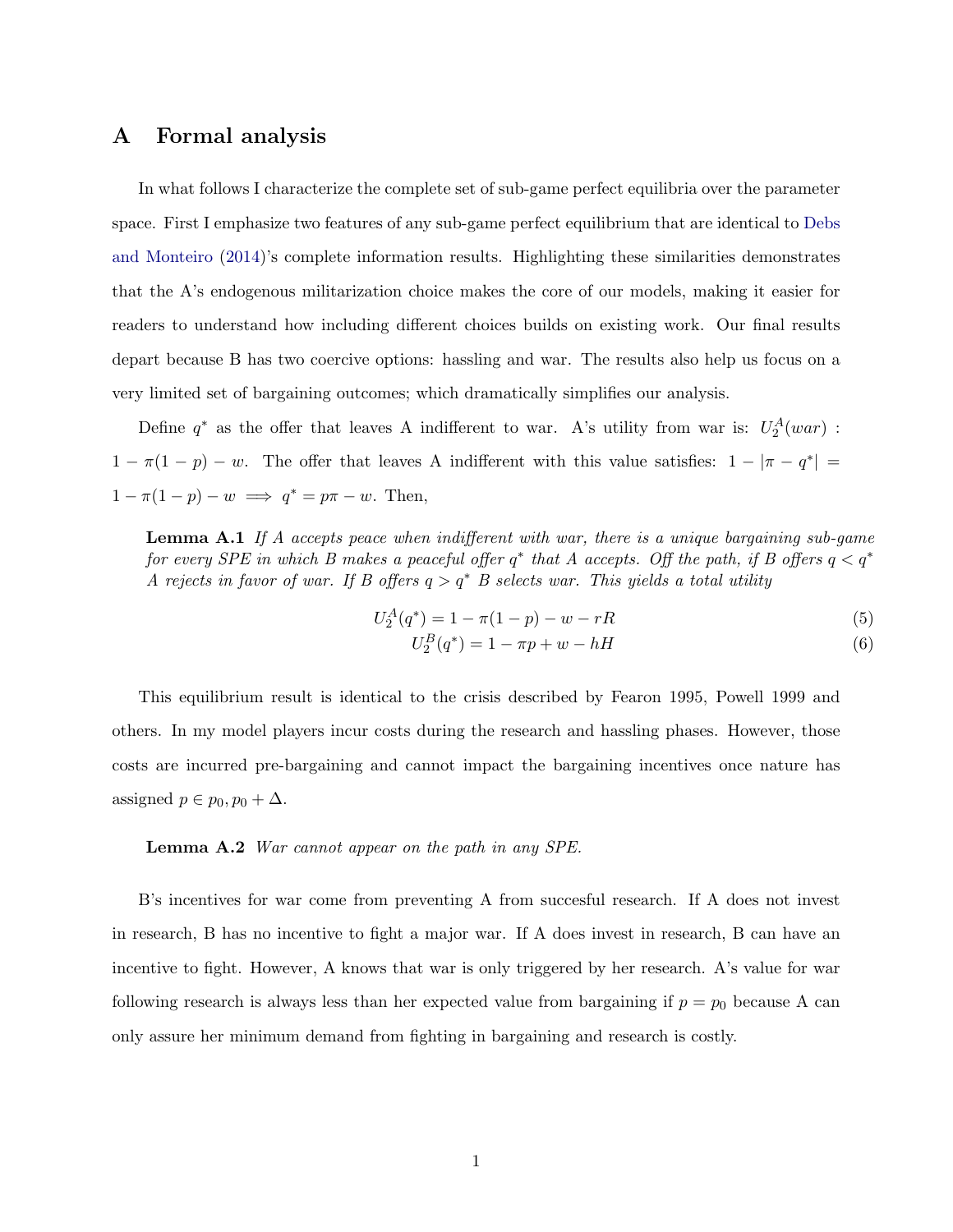#### Total expected utilities before Nature determines p.

Since we have already solved for a unique bargaining sub-game we focus on strategies in which B offers  $q = q^*$  and A accepts. For notational ease, we write actions as follows  $s^A(r, nr)$ ,  $s^B(o, h, w)$ . Where A's strategy is to research or not, and B's strategy is to make a peaceful offer, hassle or fight a war (which does not happen on path but which will inform A's choice). I assume that B's offer is  $q^*$ .

Suppose A does not invest in the first period, then each player's total expected utility in the first period is:

$$
EU^A(nr, o, q^*) = (1 - \pi(1 - p_0) - w)
$$
\n(7)

$$
EU^B(nr, o, q^*) = (1 - p_0 \pi + w)
$$
\n(8)

Suppose A invests and B makes peaceful offers, then each player's first period expected utility is:

$$
EU^{A}(r, oq^{*}) = (1 - \pi(1 - p_0) - w) + \Delta\pi(1 - \lambda) - R
$$
\n(9)

$$
EU^B(r, oq^*) = (1 - p_0 \pi + w) - \Delta \pi (1 - \lambda)
$$
\n(10)

The additional  $\Delta \pi (1 - \lambda)$  in A's utility (and taken from B's) follows from A's  $1 - \lambda$  chance of acquiring more power from succesful reserach. Of course, this comes at a cost R.

Suppose A invests and B hassles, then expected total utilities are:

$$
EU^A(r, h, q^*) = (1 - \pi(1 - p_0) - w) + \Delta\pi(1 - \lambda_h) - R \tag{11}
$$

$$
EUB(r, h, q^*) = (1 - p_0 \pi + w) - \Delta \pi (1 - \lambda_h) - H
$$
\n(12)

If A invests in the first round and B chooses war: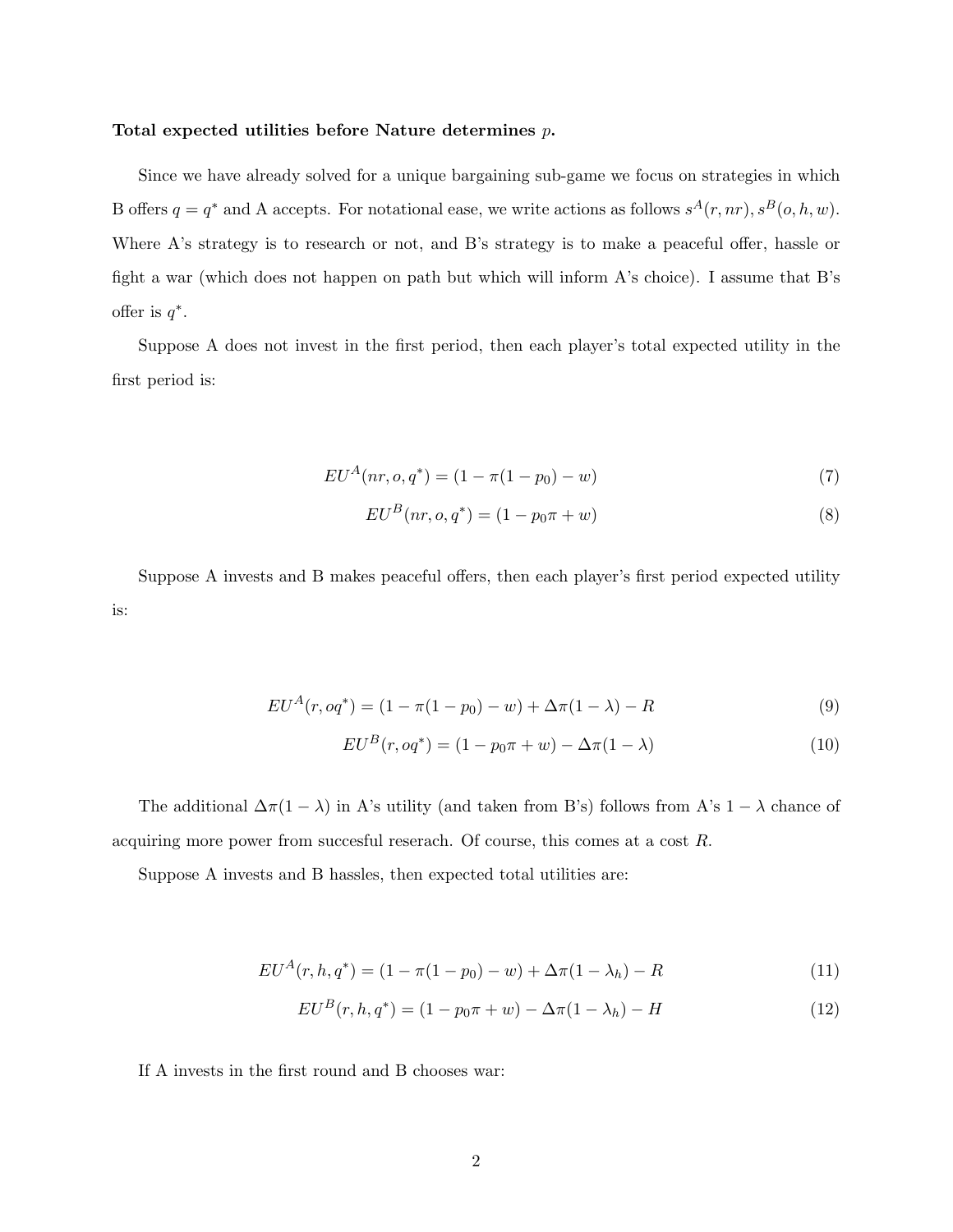$$
EU^A(r, w) = (1 - \pi(1 - p_0) - w) - R \tag{13}
$$

$$
EU^B(r, w) = (1 - p_0 \pi - w)
$$
\n(14)

There are no more outcomes to consider. This covers all the strategy pairs.

#### <span id="page-18-0"></span>A.1 Equilibria.

We use the expected utilities above to characterize the 5 equilibria written in the manuscript.

#### <span id="page-18-1"></span>A.1.1 Equilibrium 1: A does not invest.

Lemma A.3 A does not want to invest: If

<span id="page-18-3"></span>
$$
R > \pi \Delta (1 - \lambda) \tag{15}
$$

is satisfied, then in every SPE A forgoes investment, B offers  $q^*|p_0$ .

The best A can do from investment is the condition where B plays  $s^B(o,q^*)$ . The inequality in Lemma [A.3](#page-18-1) follows from comparing A's Utility from:  $EU^A(nr, o, q^*) > EU^A(r, o, q^*)$ . We say deterrence cannot apply in this case beause A's choice is insensitive to B's threats.

#### <span id="page-18-5"></span>A.1.2 Equilibrium 2: A invests, B makes a peaceful offer.

**Lemma A.4 B never wants to compete:** If B prefers a peaceful offer to war,

<span id="page-18-4"></span>
$$
2w > \Delta \pi (1 - \lambda),\tag{16}
$$

and a peaceful offer to hassling,

<span id="page-18-2"></span>
$$
H > (\lambda_H - \lambda)\Delta \pi \tag{17}
$$

then in any equilibrium where A invests in nuclear research B will make peaceful offers in both periods.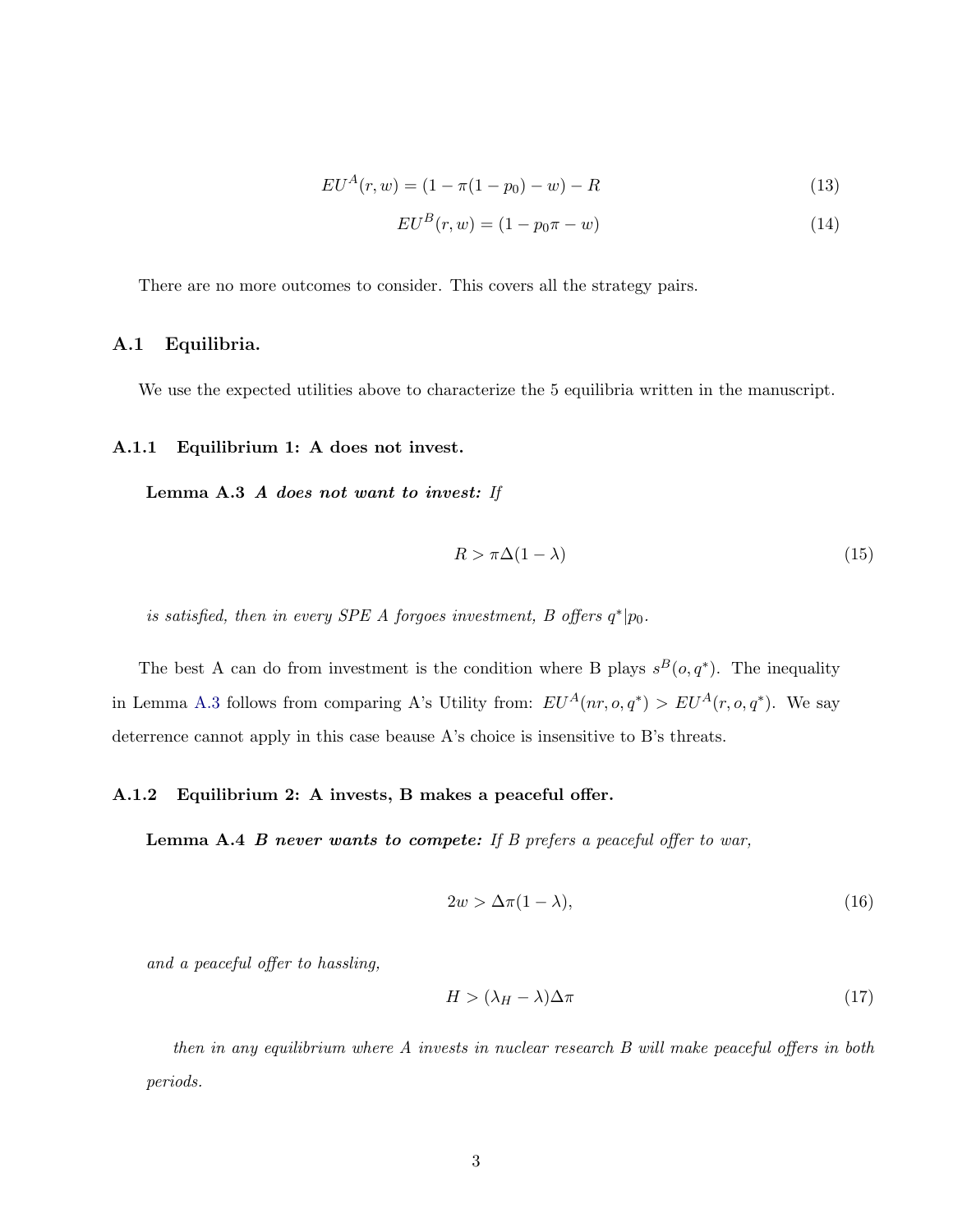The first condition compares:  $EU^B(r, o, q^*) > EU^B(w)$ . Inequality [17](#page-18-2) follows from comparing  $EU^B(r, o, q^*) > EU^B(r, h, q^*)$ . Since B only has three options, it follows that when these inequalities are jointly satisfied peaceful offers are better than any form of competition. However, if either fails, then at least one form of competition is better.

#### A.1.3 Equilibrium 3: war deters

<span id="page-19-5"></span>**Lemma A.5 War deters:** When A wants to invest (inequality [15\)](#page-18-3), and B prefers war to both peace (inequality [16](#page-18-4) is not satisfied) and hassling,

<span id="page-19-0"></span>
$$
2w < \Delta\pi(1 - \lambda_h) + H,\tag{18}
$$

then B's credible threat of war deters A from nuclear research. In equilibrium, A does not invest and B makes a peaceful offer. Off the path, if A invests B selects war.

Inequality [18](#page-19-0) comes from  $EU^B(w) > EU^B(r, h, q^*)$ . The others have been explained.

#### A.1.4 Equilibrium 4: Hassling on the path

<span id="page-19-2"></span>**Lemma A.6 Hassling on the path:** If B prefers hassling to both war (inequality [18\)](#page-19-0) and a peaceful offer (inequality [17\)](#page-18-2), and A prefers to invest and face hassling rather than not invest at all,

<span id="page-19-1"></span>
$$
R < \Delta \pi (1 - \lambda_h),\tag{19}
$$

then A invests, B selects hassling.

Inequality [19](#page-19-1) comes from  $EU^A(r, h, q^*)$  >  $EU^B(nr, o, q^*)$ . The others have been explained.

#### A.1.5 Equilibrium 5: Hassling deters

<span id="page-19-4"></span>**Lemma A.7** If B's best response to A's investment is hassling (see lemma [A.6\)](#page-19-2) and A wants to invest if A gets a peaceful offer, but not if she faces hassling:

<span id="page-19-3"></span>
$$
\Delta \pi \delta (1 - \lambda) > R > \Delta \pi \delta (1 - \lambda_c),\tag{20}
$$

then Hassling deters A from investment. On the path, A does not research. If A did research, B would respond with hassling and  $q^*$ .

The left side of [20](#page-19-3) comes from inequality [15.](#page-18-3) The right side comes from inequality [19.](#page-19-1)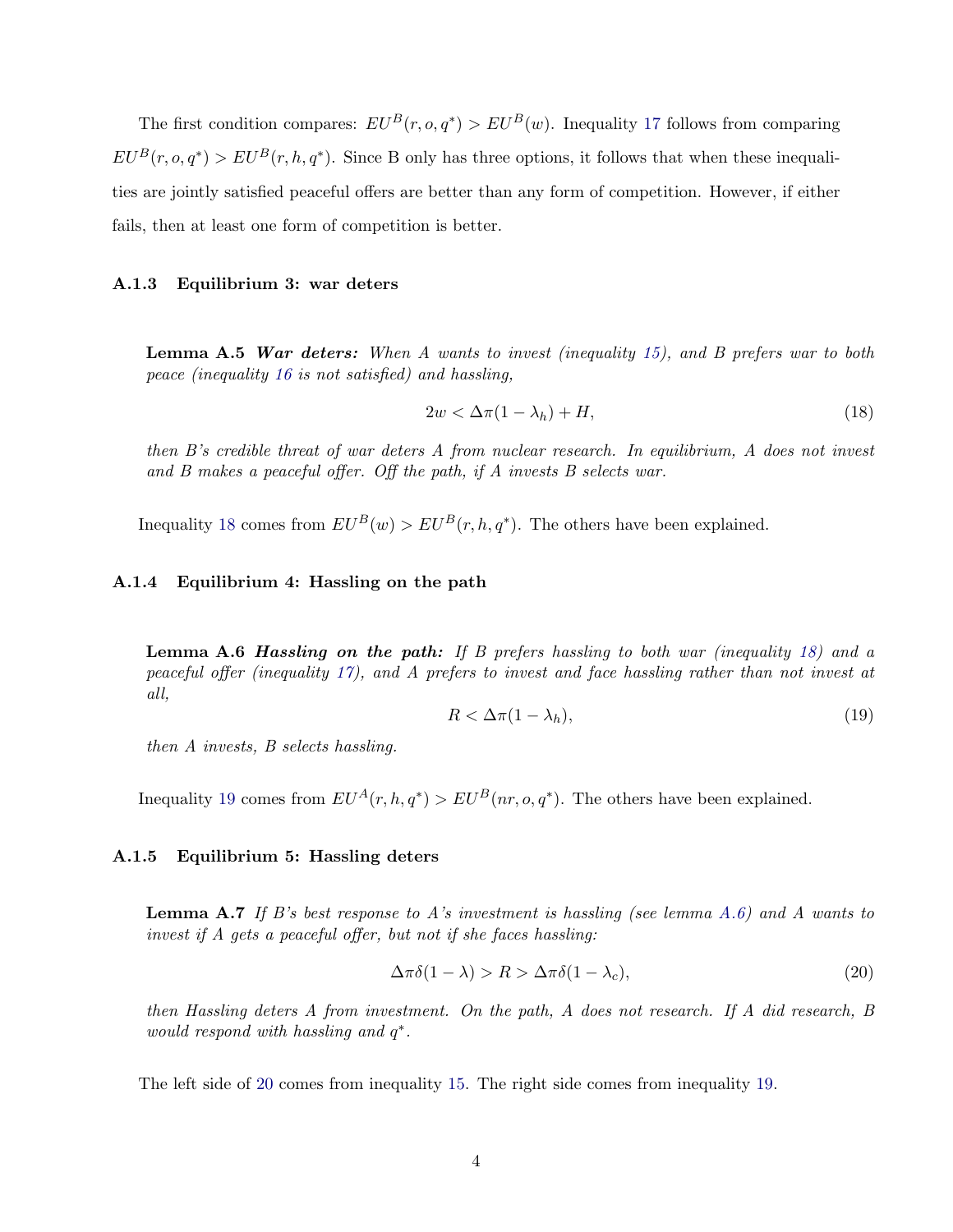## <span id="page-20-0"></span>A.2 Evaluating the counter-factual: Does a diverse coercive tool-kit help or hurt deterrence?

To appreciate the affects of diverse coercive tools, we need to understand what would have happened if hassling was cost prohibitive/totally inneffective? Thus, if we returned to the world studied by [Debs and Monteiro](#page-13-10) [\(2014\)](#page-13-10); [Bas and Coe](#page-13-9) [\(2016\)](#page-13-9) in which the Defender had only a preventive threat, would the Defender be better off?

#### A.2.1 Hassling can compliment war by creating deterrence when war is not credible

To examine this question we focus on the two equilibria in which we observe hassling on the path. Starting with the equilibrium in which A is deterred by B's credible hassling threat.

<span id="page-20-1"></span>**Proposition A.8** Suppose that the conditions for Lemma [A.7](#page-19-4) are satisfied. In a counter-factual model where hassling was cost prohibitive, if B prefers war to a peaceful offer,

<span id="page-20-2"></span>
$$
2w < \Delta \pi (1 - \lambda) \tag{21}
$$

, then the on-path strategies revert to equilibrium  $A.5$  where  $A$  is deterred by  $B$ 's credible threat of war (5a). If this inequality is not satisfied then the on path strategies revert to equilibrium  $A.\mathcal{A}$ where A researches and B makes a peaceful offer (5b).

Remark Consider the two cases described in proposition [A.8.](#page-20-1) In (5a) hassling has no affect on A's chance of gaining influence through new technoligical investments and player utilities are identical with or without an effective hasslng threat. In (5b) a credible hassling threat reduces the risk that A develops new power and influence by  $\lambda$  by creating an affective deterrent threat. In doing so, the threat of hassling increases B's ex-ante utility by  $\Delta \pi (1 - \lambda)$ .

Inequality [21](#page-20-2) re-states B's incentive for war over peace. The proof of proposition [A.8](#page-20-1) follows instantly from the Lemmas referenced. The result simply follows from B's next best alternative to hassling. When it is war, A remains deterred. When it is a peaceful offer, A is not deterred.

### A.2.2 Hassling can undercut the threat of war and cause deterrence to fail, leading to inefficient outcomes.

Turning to the equilibrium in which A invests and faces hassling.

<span id="page-20-3"></span>**Proposition A.9** Suppose that the conditions for Lemma [A.6](#page-19-2) are satisfied. In a counter-factual model where hassling was cost prohibitive, if B prefers war to a peaceful offer (inequality [21](#page-20-2) is satisfied) then the on-path strategies revert to equilibrium  $A.5$  where  $A$  is deterred by  $B$ 's credible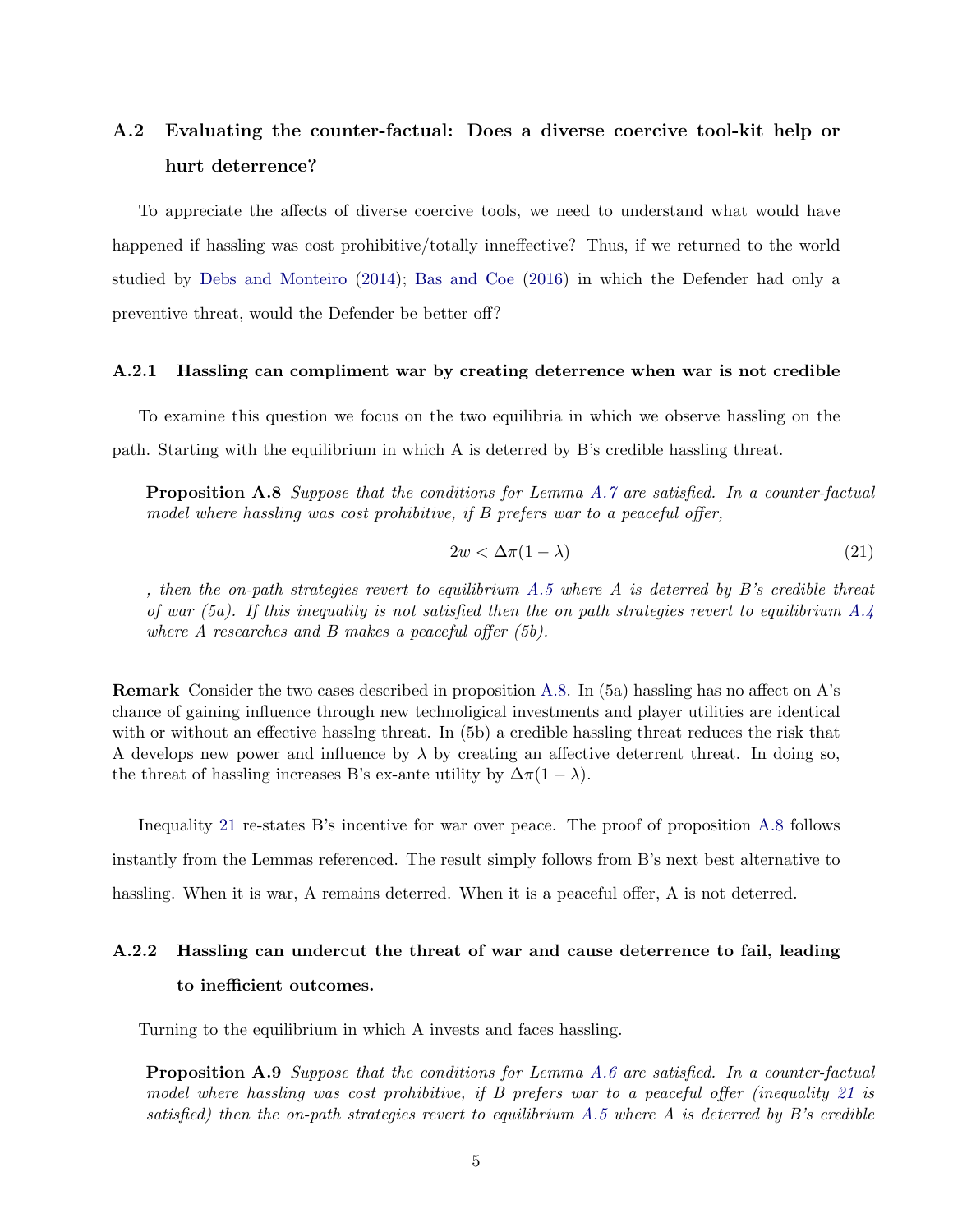threat of war  $(4a)$ . If this inequality is not satisfied then the on path strategies revert to equilibrium [A.4](#page-18-5) where A researches and B makes a peaceful offer  $(4b)$ .

Remark Consider the two cases described in proposition [A.9.](#page-20-3) In (4a) B's credible hassling undercuts deterrence, creating a  $1 - \lambda_H$  risk that A will acquire new weapons and use them to affect bargaining. In doing so, B's credible threat of hassling decreases B's ex-ante utility by  $\Delta \pi (1-\lambda_h)+$ H and forces players to incur a cumulative inefficiency of  $H + R$ . In (4b) a credible hassling threat reduces the risk that A develops new power and influence by  $\lambda$  by creating an affective deterrent threat. In doing so, the threat of hassling increases B's ex-ante utility by  $\Delta \pi (1 - \lambda)$ .

The proof of proposition [A.9](#page-20-3) follows instantly from the Lemmas referenced.

#### <span id="page-21-0"></span>A.3 Other Specifications that yield the same result

The main model assumes that A's investment best reflects research into a novel technology of influence and that research could succeed or fail. We chose to report this because it matches modern debates where rogue states invest in advanced weapons where their scientists are uncertain if they can get the technology to work. This matches debates about cyber warfare, nuclear weapons, etc.

I now detail a different specification that matches conventional arming. Define  $f(\Delta)$  as a density function supported non-negatively on the interval  $[p_0, 1-p_0]$ . Define  $\mu$  as the expected value of  $\Delta | f$ . Define  $f_h(\Delta)$  as a density function supported non-negatively on the interval  $[p_0, 1 - p_0]$ . Define  $\mu_h$ as the expected value of  $\Delta | f_h$  such that  $\mu_h < \mu$ . The sequence of moves is as follows. Notice there is a special case in which  $f, f_h$  are supported on a singularity and therefore  $\mu, \mu_h$  are constants.

We study the following sequence of moves.

- A invests or not.
- B selects between hassling, war, an offer.
	- If B selects war, the game ends in war in which  $p = p_0$ .
	- If B selects hassling, nature draws ∆ ∼ f<sup>h</sup> and the game proceeds to bargaining.
	- If B selects an offer, nature draws ∆ ∼ f and the game proceeds to bargaining.
- If the game proceeds to bargaining, B makes an offer  $q \in [0,1]$ ,
- A either rejects the offer leading to war in which  $p = p_0 + \Delta$  or accepts it leading to peacepayoffs.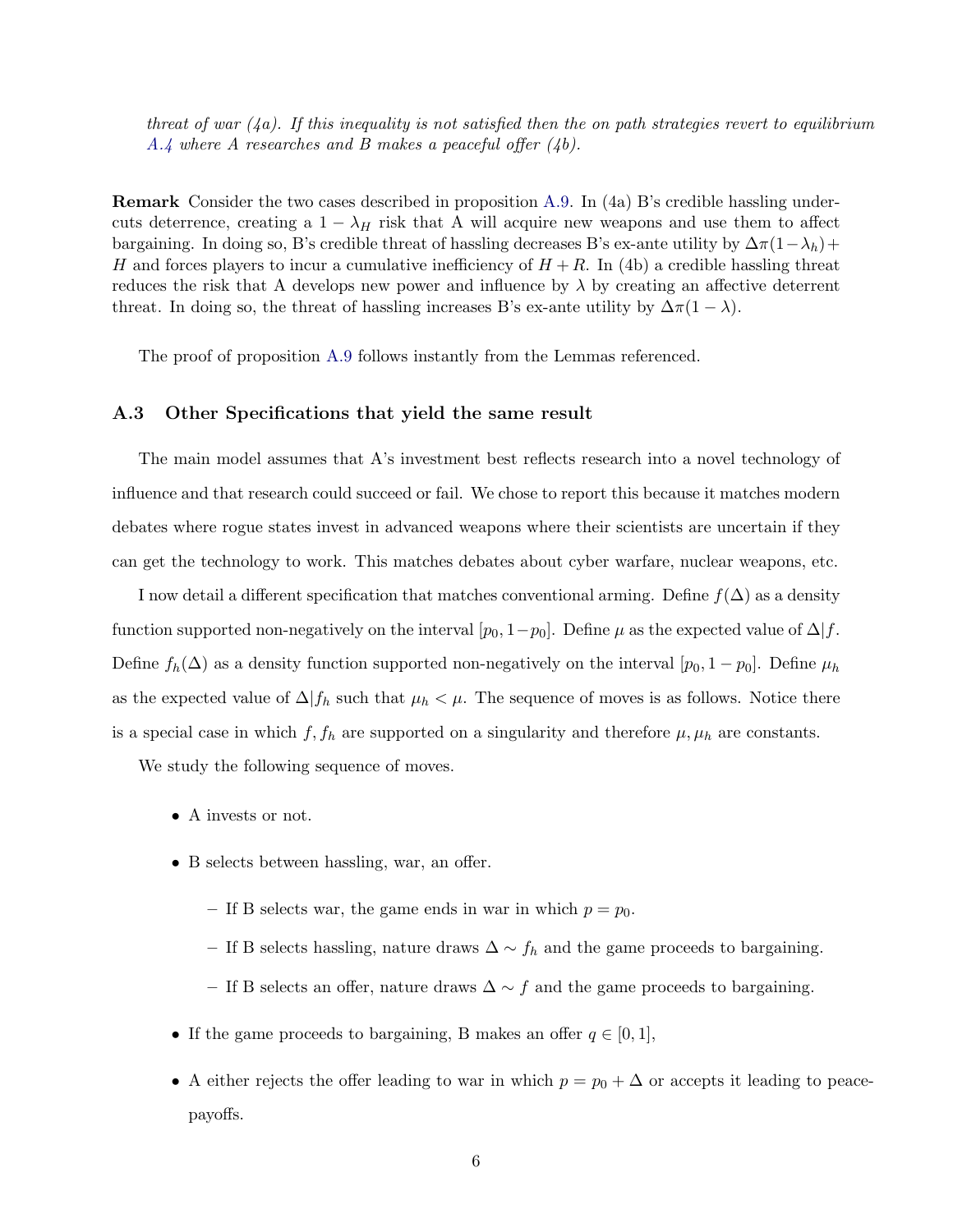The final pay-offs to this game, and the expected values from war are identical to the baseline model. The derivation of  $q^*$  is also the same.

The expected values pre-Nature's choice are slightly different. Suppose A does not invest in the first period, then each player's total expected utility in the first period is:

$$
EU^A(nr, o, q^*) = (1 - \pi(1 - p_0) - w)
$$
\n(22)

$$
EU^B(nr, o, q^*) = (1 - p_0\pi + w)
$$
\n(23)

There is no difference in this case.

Suppose A invests and B makes peaceful offers, then each player's first period expected utility is:

$$
EU^A(r, oq^*) = (1 - \pi(1 - p_0) - w) + \Delta \pi \mu - R \tag{24}
$$

$$
EU^B(r, oq^*) = (1 - p_0 \pi + w) - \Delta \pi \mu \tag{25}
$$

The only difference being that  $1 - \lambda$  is replaced with  $\mu$ .

Suppose A invests and B hassles, then expected total utilities are:

$$
EU^{A}(r, h, q^{*}) = (1 - \pi(1 - p_{0}) - w) + \Delta \pi \mu_{h} - R
$$
\n(26)

$$
EU^B(r, h, q^*) = (1 - p_0 \pi + w) - \Delta \pi \mu_h - H \tag{27}
$$

The only difference being that  $1 - \lambda_h$  is replaced with  $\mu_h$ .

If A invests in the first round and B chooses war:

$$
EU^A(r, w) = (1 - \pi(1 - p_0) - w) - R \tag{28}
$$

$$
EU^B(r, w) = (1 - p_0 \pi - w)
$$
\n(29)